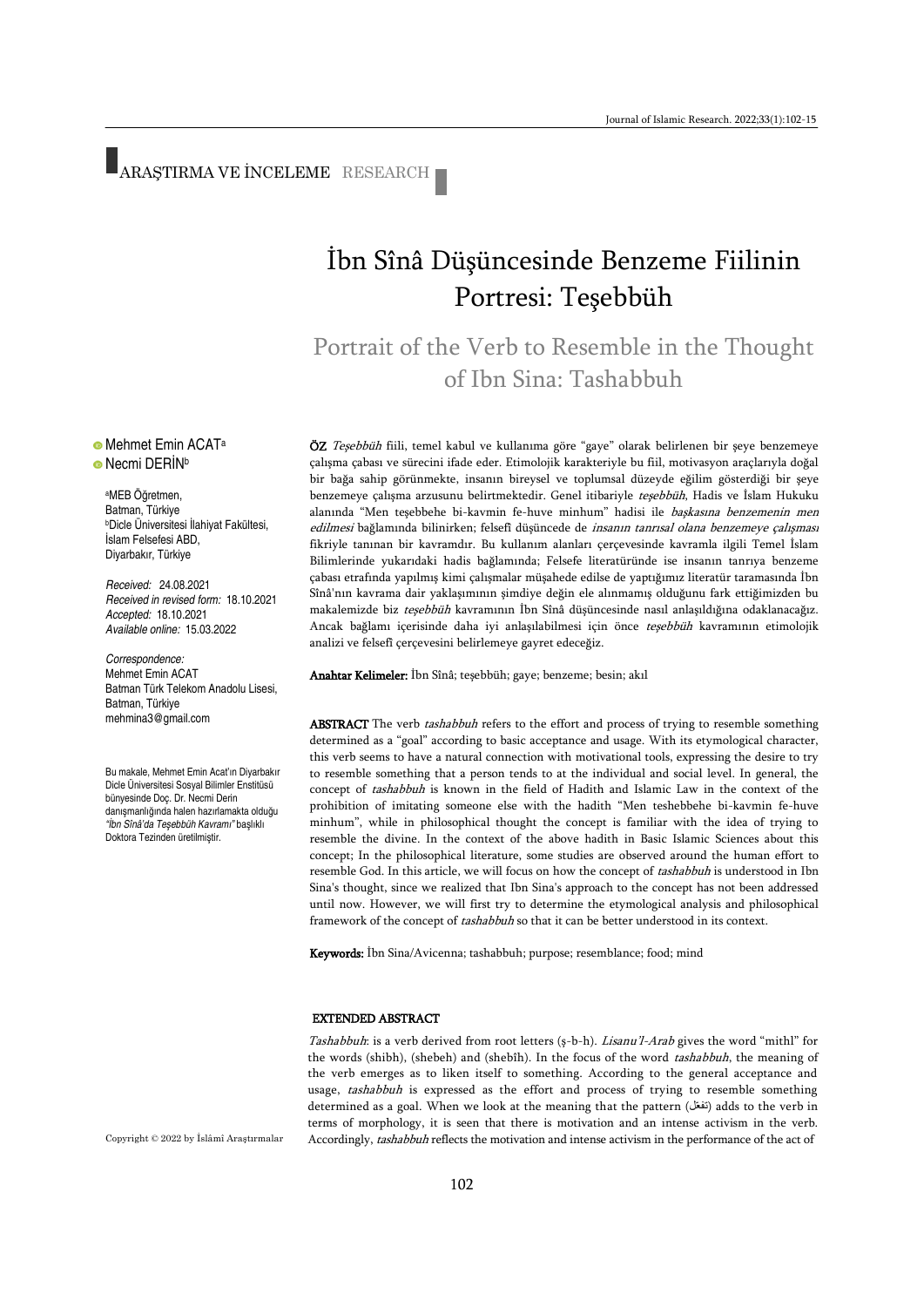$\overline{a}$ 

resembling revealed by the subject. In this respect, the verb appears as a carrier that reveals an action based on an essential impulse. From this point of view, the essence of the verb consists of a personal action originating from internal impulses. However, it should not be overlooked that the enthusiasm, which is emphasized within the framework of this meaning that the verb describes, occurs under the influence of an external attraction. While the said external attraction is an individual or a society in the sociological context, it can be stated as a supreme being in the philosophical approach.

Considering that the real meaning of the verb tashabbuh is "to resemble something", it can be said that the reason for trying to resemble something is the deficiency of the person trying to emulate and the competence of the thing being tried to resemble. As a result of this, the effort for similarity can take place from individual to individual or between societies, and this effort can also be directed towards a superior being that man glorifies. From this point of view, two aspects of the verb tashabbuh emerge: One is individual and social establishment as a horizontal dimension; the other is the philosophical undertaking, which shows the human effort to resemble the divine as a vertical dimension. According to the general attitude of the philosophical system, it is possible for all beings to try to emulate. God, who is the target of the "kull", constantly performs the highest deed of his essence. In this way, every being, while performing the highest act of his nature, reveals the act of resembling God, which is the "goal". In doing so, each entity obtains its existential survival in proportion to its capacity. In this context, but specifically for human beings, Al-Kindî (866) and al-Fârâbî (950) emphasized the ability of human beings to resemble the actions of God within the scope of the definition of philosophy and philosopher.

As for Ibn Sina, according to the impression we get from the contexts related to the concept of tashabbuh from his basic texts, the philosopher deals with tashabbuh, which he sees in the background as related to love/ışk, in three different dimensions in an analytical manner. While Avicenna presents these three dimensions in a way that takes into account the etymological structure of tashabbuh on the one hand, and observes the philosophical terminology of the concept on the other, he structures these dimensions in a schematic approach in accordance with his cosmological system. In this article, which we produced from our doctoral thesis titled "The Concept of Tashabbuh in Ibn Sina", which we are preparing within the Institute of Social Sciences of Dicle University, we try to reveal the three dimensions in question.

evdiği ve beğendiği bir şeye eğilim göstermek, insanın fıtrî özellikleri arasında müşahede edilen gerçekliklerdendir. Bunun bir yansıması olarak bireysel veya toplumsal ölçekte ilgi çeken bir figüre eğilim gösterip ona benzemeye çalışmak, birey ve toplum hayatında gözlemlenebilen doğal bir realitedir. Bu realitenin bir neticesi olarak benzeme çabası, bireyden bireye veya toplumlar arası meydana gelebildiği gibi insanın yücelttiği üstün/müteâl bir varlığa dönük de olabilmektedir. S

Daha çok birey ve kitle planındakini kastetmek üzere benzeme ve taklit etme gibi anlamları farklı derecelerde aksettiren pek çok kelime<sup>1</sup> olmakla birlikte "benzemeye çalışma" anlamını düşünce ve lafızda görünür kılan kelimelerden biri "teşebbüh" sözcüğüdür. Teşebbüh, gerek telaffuz gerekse telaffuzun yüklendiği anlamı yansıtma gücü bakımından benzemeye çalışma manasını hayli güçlü bir şekilde ifade etmektedir.

Teşebbüh fiilinin zatî anlamının "bir şeyin benzeri olmak veya benzemeye çalışmak" olduğundan hareket edilirse bir şeyin benzeri olmaya çalışma realitesinin gerekçesi, benzemeye çalışan tarafın noksâniyeti ve benzemeye çalışılan şeyin iyi durumu ve yetkinliği olduğu görülebilmektedir. Bu açıdan temel kullanımında bu fiilin iki görünüm alanı ortaya çıkar: biri yatay boyut olarak bireysel ve toplumsal teşebbüh; diğeri de dikey boyut olarak insanın tanrısal olana benzeme çabasını belirten felsefî teşebbühtür.

<sup>&</sup>lt;sup>1</sup> Bu kelimeler: taklit, imtisal, ittiba, iktida, muhâkât, vs. olarak sayılabilir. Bu kavramlar, yansıttıkları farklı açılarla birlikte örnek alma, taklit, benzemeye çalışma gibi bağlamlarda kullanılan kavramlardır. Örnek çalışmalar için bkz. H. Musa Bağcı, "Hz. Peygamber'in Örnekliğinin Günümüzdeki Önemi", Hz. Muhammed (s.a.v.) ve Mesajı, (ed. Mehmet Mahfuz Söylemez), İslamî İlimler Dergisi Yayınları, Çorum 2014, s. 107-123; Mirza Tokpınar, "Men teşebbehe bi-kavmin fe-huve minhum" Hadisi Üzerine Bir İnceleme", *Hadis Tetkikleri Dergisi*, 2005, c. 3, sayı: 2, s. 85-109; Ali Çelik, "Sünnet'e İttiba Konusunda Farklı Eğilimler", İslami Araştırmalar Dergisi, 2000, c. 13, sayı: 1, s. 75-92.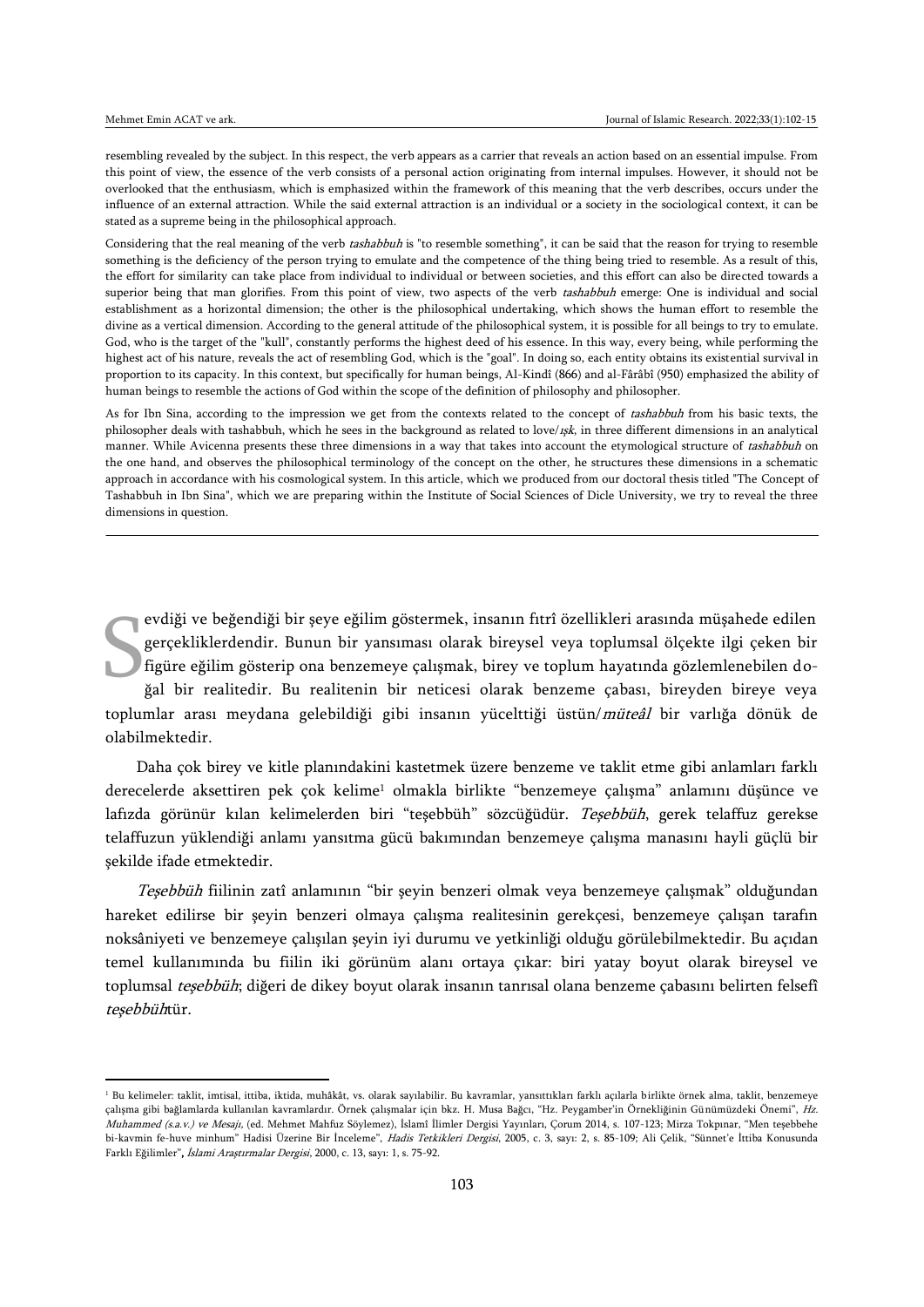İnsanın yapısal özellikleri arasında gözlemlenebilen benzeme çabasının her iki boyutun yansımalarını dildeki telaffuzlarda görmek mümkündür. Zira her dilde benzemeye çalışma anlamını karşılayan sözcükler ve deyişler bulunabilmektedir. Bu ibareler, anlamın taşıyıcıları olarak insan doğasından kaynaklanan bu çabayı telaffuza ve söz düzlemine yansıtırlar. Toplumsal düzlemde benzeme çabasını vurgulamak üzere "ya huyundan ya suyundan" ve "üzüm üzüme baka baka kararır" gibi deyim ve atasözleri dikkat çekerken, insanüstü bir varlığa benzeme çabası da Türkçe'de tanrıya benzeme, Arapça'da et-teşebbüh billah, İngilizce'de likeness a god veya becoming god like ve Yunanca'da homoiôsis theô gibi türlü ibarelerle dile getirilebilmektedir.

Anılan deyim ve ibareler, farklı coğrafya ve kültürlerdeki çeşitli dışavurumlarıyla insan fıtratındaki ortak yapının işitsel ve görsel tezahürleridir. Bu çerçevede düşünce ve dil, varlıksal realiteleri veya bu realitelere dair algıları yansıttığından dildeki benzeme ve taklit anlamını aksettiren bu ibareler, bireyde ve toplumda müşahede edilebilen benzeme eyleminin ontolojik ve toplumsal dayanağına bir gönderme taşımaktadır. Bu göndermeyle noksan olanın, kemale olan eğiliminin ontolojik, toplumsal ve dilsel gerçekliği fark edilebilmektedir. Bu gerçekliklere dayanan benzeşim ve değişim olgusu, doğal ve sosyal süreçler açısından insan hayatının niteliğini ve akış yönünü belirleyen önemli faktörlerden biridir. Bu açıdan teşebbüh, dikkatlerin yoğunlaşması gereken psiko-sosyal ve felsefî bir kavram olarak görünmektedir.

Bireyde ve toplumda gözlenen benzeme eğilimi ve eylemiyle toplumsal; insanın tanrısal olana benzeme çabasıyla da felsefi çerçevesiyle nispeten bilinen teşebbühü bu araştırmamızda biz şimdiye değin işlenmemiş bir boyutuyla incelemeye çalışmaktayız. Bu boyut İbn Sînâ'nın teşebbüh kavramına dair analizleri ve ortaya koyduğu açılımlarıdır. Bu araştırmayla İbn Sînâ'nın teşebbüh kavramını açıklama çerçevesini, onu kendi ontolojik ve kozmolojik sistemine uygun olarak nasıl yorumladığını ortaya koymaya çalışacağız. Ancak İbn Sînâ'nın yaklaşımının bağlamı içerisinde anlaşılabilmesi için evvela teşebbühün etimolojik arka planına ve felsefî boyutuna değineceğiz. Etimolojik arka planıyla teşebbüh fiilini kökü ve şeceresiyle tanımaya; felsefî boyutuyla da teşebbühün bu düşüncedeki temel çerçevesini fark etmeye çalışacağız. Böylece bu bağlamların sunduğu imkânla *teşebbüh* kavramının İbn Sînâ düşüncesindeki görünümü daha net bir şekilde seçilebilecektir.

## TEŞEBBÜHÜN ETİMOLOJİSİ VE YAPISAL KARAKTERİ

Teşebbüh: (ş-b-h) kök harflerinden türetilmiş şeddeli bir fiildir. Lisânu'l-arab, (şibh), (şebeh) ve (şebîh) lafızları için "misil" karşılığını vermektedir.<sup>2</sup> Islam ilimler literatüründe kavramların etimolojik çerçevelerini takip edebilme olanağı veren Râğıb el-İsfahânî el-Mufredât'ında (şibh), (şebeh) ve (şebîh) lafızlarının hakikatinin nitelik cihetinden "mümâselet" olduğunu belirtir.<sup>3</sup> Bu anlam, şeyler arasındaki benzer durumları ifade için kullanılır. Bir şeyin benzeri olma anlamını ifade çerçevesinde benzerliğin teşbihte lafız ve anlam bakımından; temsilde ise zât ve sıfatlar bakımından olduğu belirtilir.<sup>4</sup> Teşebbüh sigası odağında fiilin anlamı, kendisini bir şeye/başkasına benzetmek olarak ortaya çıkar. Bu temel verilerle genel kabul ve kullanıma göre teşebbüh, gaye olarak belirlenen bir şeye benzemeye çalışma çabası ve süreci olarak ifade edilir.

 $\overline{\phantom{a}}$ 

<sup>&</sup>lt;sup>2</sup> Ibn Manzûr, *Lisânu'l-Arab*, Dâr Sâdır, Beyrut 1968, c.13, s. 503, krş. Muhammed Ali et-Tehânevî, *Mevsûatu Keşşâfi Istılâhâti'l-Fünûn ve'l-Ulûm*, thk. Refik el-Acem, Mektebetu Lübnan Nâşirûn, Beyrut 1996, c. 1, s. 1004.

<sup>&</sup>lt;sup>3</sup> Ragıb el-İsfahânî, *el-Mufredât fî Gârîbi'l-Kur'ân*, thk. Muhammed Seyyid Kîlânî, Dâru'l-Ma'rife, Beyrut 1961, s. 254.

<sup>&</sup>lt;sup>4</sup> Yusuf Şevki Yavuz, "Teşbih", TDV İslam Ansiklopedisi, İstanbul 2011, c. 40, s. 558-560.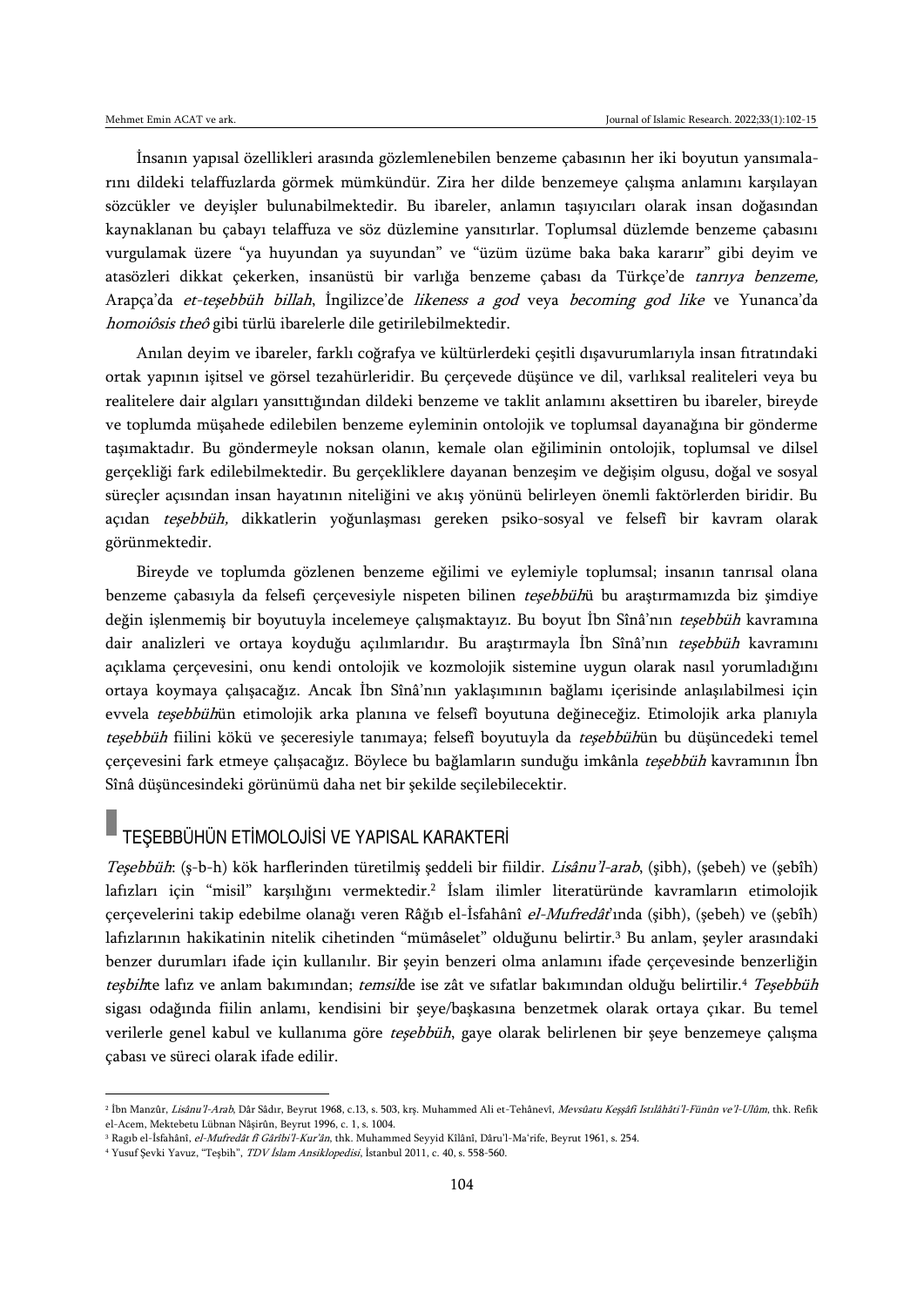Morfolojik açıdan şeddeli kalıbın ( ) fiile kattığı anlama bakıldığında oluşan anlam atmosferinde zâtî bir motivasyon ve yoğun bir eylemlilik hali görülmektedir. Buna göre teşebbüh fiili, özne tarafından ortaya konan benzeme eyleminin icrasındaki motivasyonu ve yoğun eylemselliği kalıbın taşıdığı anlam yükü ile yansıtmaktadır. Bu açıdan fiil kalıbı, özsel itkiye dayalı bir eylemi ortaya koyan bir taşıyıcı olarak görünmektedir.

Fiilin vurguladığı bu güdü ve yoğun eylemlilik halinde belli bir hazzın ve insiyakın olduğu açıktır. Buna bağlı olarak teşebbüh fiilinde özenilen şeye karşı bir eğilim olduğu ve bu eğilimin sürekliliğini sağlamak üzere de belli bir hazzın varlığından da söz edilebilir. Dolayısıyla öykünülen şeye karşı ortaya konan benzeme fiilinin, sevgi ve motivasyon kavramlarıyla bir bağa sahip olduğu temaşa edilebilmektedir. Diğer taraftan fiilin karakteristik yapısının açığa çıkardığı karşıtlıklar açısından bakıldığında ise teşebbüh, bir yandan eğilim, özden taşan eylem arzusu ve haz içerirken diğer yandan fiil kalıbındaki "şedde" kaynaklı tekellüf yükü dolayısıyla öznede belli bir efor sarfı ve zorlanma halini yansıttığı da görülebilmektedir.

Özne odaklı, şevk ve insiyakla doğal bir bağa sahip görünen teşebbüh fiilinin bir özelliği de eylemin bizzat öznenin kendisi tarafından ve yine kendisine dönük olarak yapılmasını belirtmesidir. Bu karakteristik yapıya göre özne, kendi çabasıyla benzeme eylemini yerine getirmiş olur. Bu açıdan fiilin özü, iç itkilerden kaynaklanan zâtî bir eylemden oluşmaktadır. Ancak fiilin tasvir ettiği bu anlam çerçevesinde vurgulanan şevkin harici bir câzib'in etkisiyle meydana geldiği de dikkatten kaçmamalıdır. Buna göre teşebbüh ile tezahür eden bireysel, toplumsal veya felsefî anlam çerçevesiyle benzeme çabası, her ne kadar öznenin kendisinden kaynaklı zâtî bir şevke bağlı olsa da bu şevke neden olan ve özneyi harekete geçiren âmil, daha *güzel* ve daha *yetkin* olarak algılanan bir varlığın sahip olduğu çekim gücü ile o öznede hasıl ettirmiş olduğu benzeme arzusudur. Söz konusu bu hâricî câzib, daha önce belirtildiği üzere yatay boyutta birey veya toplum iken; dikey boyutta (felsefî yaklaşım) ise yüce/müteâl bir varlıktır.

Fiilin kök harflerinden türeyen ve türsel varlık çerçevesinde benzerlik anlamına delalet eden bir başka lafız da "şebîh"tir. Lisânu'l-Arab'ın yukarıda "şebîh" için misil karşılığını verdiği ifade edilmişti. Buna göre misil ve benzer varlığa delaleti açık olan bu lafız, canlıların üreme fonksiyonu bağlamında kendilerine benzer varlıkların üretimiyle oluşan yeni benzer varlıkları vurgular. Dolayısıyla "şebîh" lafzının bu anlam çerçevesi, teşebbühün "benzerlik" anlam yükünü var oluşsal boyutta pekiştirmiş olmaktadır. Zira "belli bir doğası olan şeyin bir ölçüde ontolojik bağımsızlığa sahip olduğu"<sup>5</sup> ifade edilebilmektedir. Buna göre tikel bir varlığın, doğurma gibi bir yolla kendi türsel mahiyetini oluşturan ortak tüm kurucu unsurlara sahip müstakil bir tikel varlık olarak meydana getirdiği yeni bireye "şebîh" denildiği anlaşılmaktadır.

Diğer taraftan aynı kökten gelen "müteşâbih" lafzının iki şeyin neredeyse birbirinden ayırt edilemeyecek derecede benzerliğini vurgulaması hem fiilin özsel anlamı olan benzemenin temyizine önemli bir imkân sağlamakta hem de yukarıda belirtilen "şebîh" lafzının çok benzer yapılara olan vurgusunu teyit etmektedir. Rağıb el-İsfahânî'nin dikkatleri çektiği Bakara Sûresi 25. âyetindeki "ve utuv bihi muteşâbihen" ifadesindeki kullanım bu anlam çerçevesine örnek olarak verilebilir.<sup>6</sup> Burada

<sup>&</sup>lt;sup>5</sup> Jonathan Lear, *Aristoteles, Anlama Arzusu*, çev. Ayşegül Yurdaçalış - Ilknur Urkun Kelso, Alfa Yay., İstanbul 2020, s. 37.

<sup>6</sup> Ragıb el-İsfahânî, el-Mufredât fî Gârîbi'l-Kur'ân, s. 254.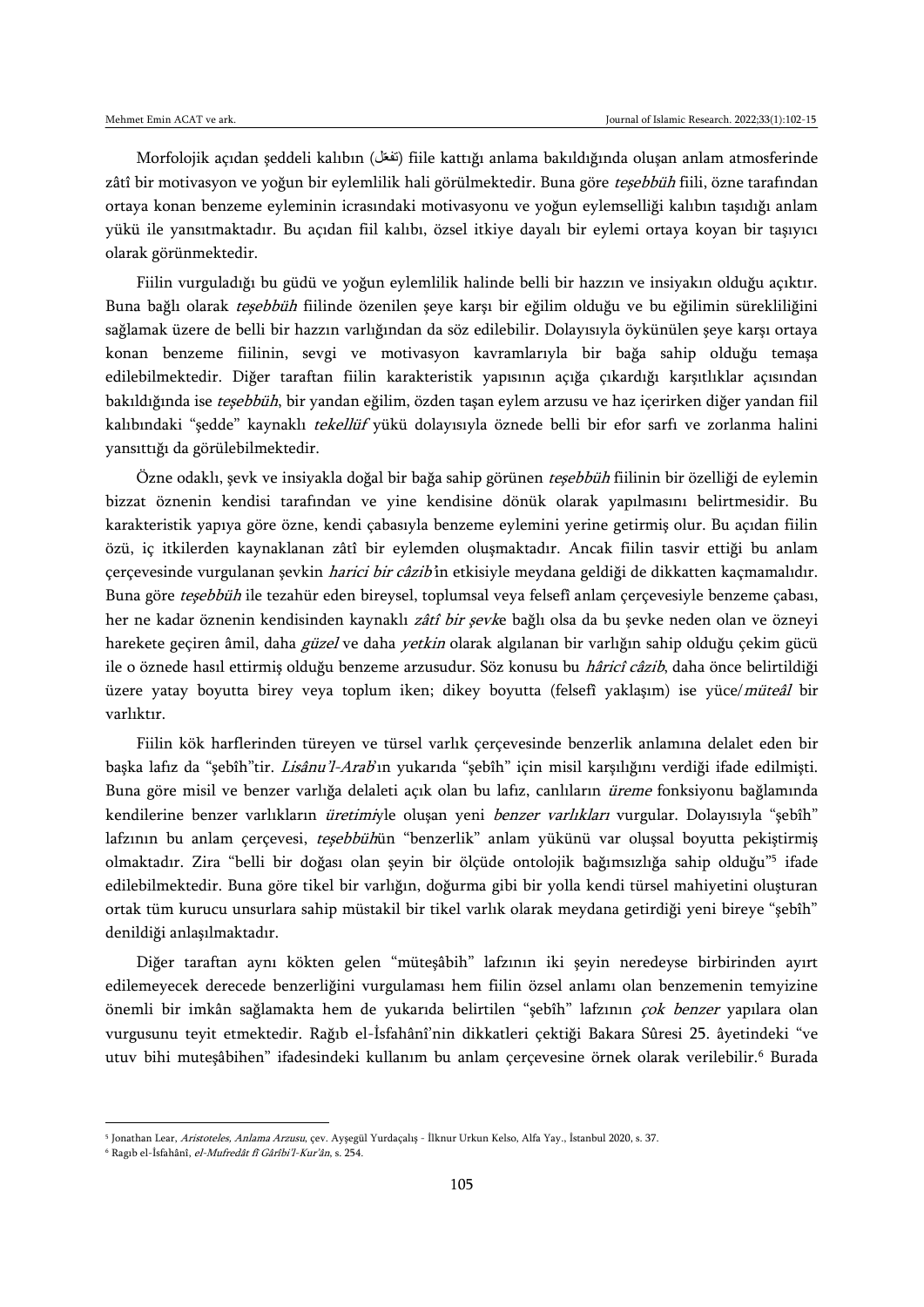$\overline{a}$ 

mevzubahis olan benzerlik, iki şeyin birbirine yoğun benzerliğinden ötürü ikisinin sûret açısından neredeyse ayırt edilememesi anlamında olduğu söylenebilir.

Ortaya konulan bu verilerle teşebbühün etimolojisi, morfolojik özellikleri ve fiil kökünden türemiş ilgili kimi lafızların delalet ettiği anlam çerçevesi böylece açığa çıkmış olmaktadır. Bu verilerle bakıldığında farklı telaffuz ve çeşitli sigaların delalet ettiği anlam haritasının belirttiği üzere teşebbüh fiilinin "benzeme çabası" anlamını ifade etmesi noktasında herhangi bir tereddüt olmadığı anlaşılmaktadır.

## TEŞEBBÜHÜN ONTOLOJİK KÖKENİ

Fiilin etimolojik yapısı ve dilsel kullanımı dikkate alındığında bir şeyin diğer bir şeye benzeme eğilimi ve çabasını ifade eden teşebbühün daha çok bireyler ve toplumlar arası benzeşme eğilimlerini belirtme bağlamında kullanıldığı anlaşılmakta ise de felsefî düşünce boyutunda fiilin, bireyler ve toplumlar arası yatay benzeşme düzeyini aşarak dikey yönde benzeme çabasını yansıtmak üzere kullanılmakta olduğu, bu çerçevede mezkûr fiilin genelde tüm varlıkların özelde ise insanın yüce bir varlığa benzeme çabasını vurguladığı ifade edilebilir.

Bu kapsamda farklı düşünce ve inanç havzalarında tezahür eden geleneklerde tanrıya veya tanrısal olana benzeme anlamı, doğal olarak o havzalarda cari diller aracılığıyla dışa vurulmaktadır. Örneğin bu anlam, Yunanca'da *homoiôsis theô*, Arapça'da et-teşebbüh billah, Türkçe'de tanrıya benzeme ve İngilizce'de likeness a god gibi türlü ibarelerle söylenebilmektedir. Bu ibarelerle kastedilen anlam çerçevesi (mefhûm) birbirine yakın olmakla birlikte telaffuz edilen ibarenin farklı dillerdeki tezahürünün çeşitli olması, "cümlenin maksudu bir amma rivayet muhtelif" postulası temelinde anlaşılabilmektedir.

Çeşitli dillerdeki farklı ibarelerin tanıklığıyla görüldüğü gibi "insanın tanrısal olana benzeme çabası" anlamıyla teşebbühün veya bu anlamı sağlayan başka terkiplerin pek çok platformda tartışıldığı açıktır. Farklı dil ve kültür çevrelerindeki bu tartışmaların, hangi terkip etrafında yapıldığı, birkaç örnekle yukarıda hatırlatılmıştı. Bu tartışmalar, bilebildiğimiz kadarıyla en temelde Yunan düşünce ekollerinde *homoiôsis theô<sup>7</sup>* ibaresi etrafında gözükse de esasen tanrısal varlıklara benzeme fikrinin izleri, Eski Mısır, Hint ve daha pek çok düşünce ve inanç geleneklerinde de olduğu kuşkusuzdur. Bu çerçevede söz konusu inanç ve düşünce geleneklerinde insanın tanrısal varlıklara benzer bir formda yaratıldığına dair birtakım kabuller olduğu, bu kabullerden hareketle de insanın tanrısal olana benzemeye çalışma eğilimi gösterdiği, yapılan kimi çalışmalarda ele alınmış olduğu gözlenebilmektedir.<sup>8</sup> Dil ve düşüncedeki varlığının gerisine gidildiğinde teşebbüh eğilimi ve eyleminin esasen varlıkların doğasından kaynaklanan yapısal bir gerçeklik olduğu görülebilecektir. Zira epistemolojik gerçekliklerin ontolojik hakikatlere dayandığı, mantık ve felsefe literatüründe yaygın bilinirliğe sahip temel bir prensiptir.

<sup>7</sup> Bu kavram bağlamında örnek bir çalışma olarak bkz. Şeyma Kömürcüoğlu, *Logostaki Mitos: Antik Yunan Felsefesinde Tanrıya Benzeme Düşüncesi*, İz Yayıncılık, İstanbul 2019.

<sup>8</sup> Bkz. İbrahim Aksu, "İnsanî Yetkinliğin Ufku Olarak Tanrı: İslam Felsefesinde Tanrıya Benzeme (Teşebbüh Billah) Kavramı Üzerine Bir Değerlendirme", II. Uluslararası Sosyal Bilimler Kongresi Bildiriler Kitabı, Gümüşhane Üniversitesi Yay., Gümüşhane 2019, s. 1088-1097. Ayrıca Şeyma Kömürcüoğlu'nun 2017 yılında doktora tezi olarak hazırladığı ve İz Yayıncılıktan çıkan İlkçağ Yunan dini ve felsefesinde tanrıya benzeme düşüncesini ele alan Logostaki Mitos: <sup>A</sup>ntik Yunan Felsefesinde Tanrı'ya Benzeme Düşüncesi adlı kitabı da örnek çalışma olarak verilebilir.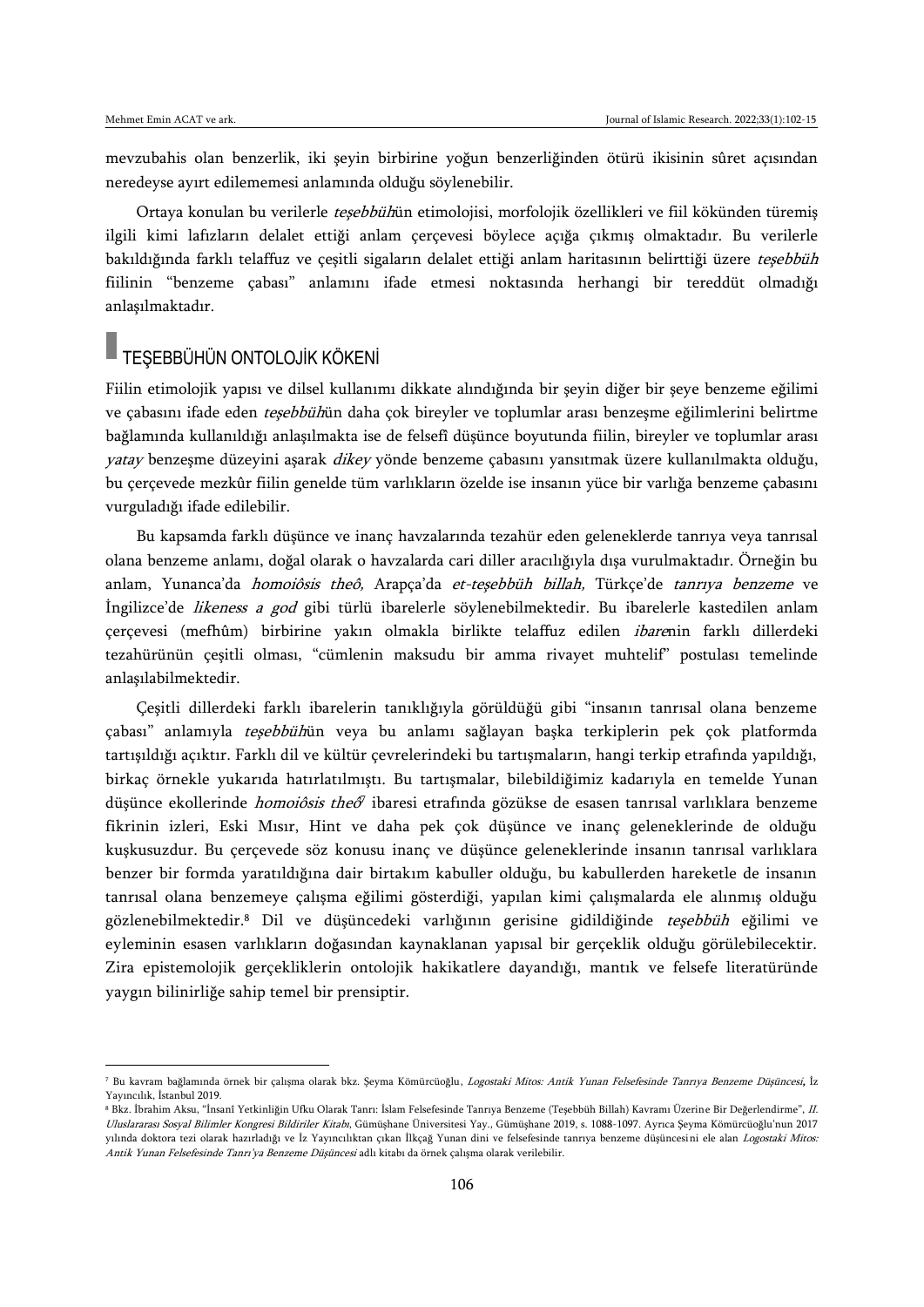İslam filozoflarınca, felsefî araştırmanın temeli olan soruların (hel-mâ-eyyu-lime) belirlenmesinde ontolojik bir perspektiften hareket edilmesi gerektiği hususunun tespit edildiği bilinmektedir.<sup>9</sup> Felsefî içeriği kapsamında ontolojinin varlık, cevher, araz, cisim, madde ve sûret gibi kavram ve problemler etrafında dönen bir düşünce olduğu dikkate alındığında bu soruların varlık, mahiyet, fail ve gaye odaklı olması, felsefî araştırmanın ontolojik karakterini sergilemektedir. Bu tespit yönünde örneğin epistemolojik gerçekliğin ontolojik bir dayanaktan kaynaklandığı<sup>10</sup> temel kabulüne bakılırsa şimdiye kadar teşebbüh fiili çerçevesinde belirtmeye çalıştığımız dilsel ve toplumsal kullanımın izhar ettiği benzeme eğiliminin ontolojik bir kökene dayandığını göstermektedir. Bu köken, teşebbühü dikey boyutta ele alan felsefî yaklaşımda kendisini hissettirmektedir.

Felsefî yaklaşımda teşebbüh, tanrısal olana benzeme eğilimi ve çabası olarak belirtildiğine göre felsefî yaklaşımın bu vurgusu, tüm varlıkların İlk İlke'ye olan ilgi ve yönelimlerini göstermektedir ki bu da varlıkların, kaynaklanmış oldukları ilk çıkış ilkesine olan fıtri eğilimlerine işaret eder. Daha ötede ise bu eğilim ve fiil, varlıkların doğalarına ekili "aşk ekini"ne göndermede bulunur. Böylece varlıklar doğalarına ekili aşk ve şevkle yetkinliğe dönük bir çaba içerisinde olurlar. Yetkinliğe dönük bu çaba her bir tikelin yüksek ilkelere olan eğilimini yansıtırken bu motivasyonla söz konusu varlığın aşk temelinde kendi zâtî kemaline ulaşma dinamizmini ortaya koyar. Bu çerçevede İbn Sînâ, neredeyse hiçbir tikel varlığın aşktan hâlî olmadığına vurgu yaparak<sup>11</sup> varlıkların kemale müteveccih doğalarına dikkatleri çekmektedir.

Varlıkların yüksek ayrık ilkelere, özelde ise İlk İlke'ye dönük teveccüh ve teşebbüh çabası yaklaşımının sistemsel temeli, felsefî düşüncenin varlık ve bilgide soyutu somutun üstünde ve ondan daha öncelikli olarak kurgulamasıdır. Buna göre cismânî olmayan cevherler, varlıksal öncelik ve üstünlük (akdem ve eşref) ile cismânî cevherlere ilke/mebde teşkil ederler. Sudûr ile ortaya çıkan varlıkların "merâtib'ul-mevcudât" düzeni içerisinde soyuttan somuta "nâzil" olarak gerçekleşmesi, devamında en dipten yukarı yönlü bir çıkışa da zemin hazırlamaktadır. Aynı İlk İlke'ye dayanan ve illiyet düzeninde verim odaklı çalışan bu sistemsel yapının oluşturduğu döngü, diğer tüm varlıklarda olduğu gibi insanda da doğasına ekili bir aşk gücü ile mükemmel varlığa dönük bir eğilim ve benzeme arzusu ortaya çıkarmaktadır. İşte bu arzu gücü, en temelde, benzeyende yukarıya doğru duyduğu doğal bir yatkınlık olarak değerlendirilebilir.

Bu değerlendirmeye göre teşebbüh, varlıklarda "aşk" ve "mülâim" kavramları<sup>12</sup> çerçevesinde İlk İlke'ye kadar uzanan, nispete dayalı doğal bir yakınlığın ve yatkınlığın var olduğunu göstermektedir. Nitekim yukarıda etimolojisi ve yapısal karakteri kapsamında ifade edilen iç itki gücünün yanında teşebbühün oluşumuna imkân veren bir âmilin de haricî câzib olduğu hatırlandığında her bir tikelin "aşk" kavramı bağlamında İlk İlke'ye dönük doğal ilgi ve yatkınlığının ontolojik kökenine dair belli bir fikir oluşmaktadır.

# **FELSEFÎ BOYUTTA TEŞEBBÜH**

 $\overline{a}$ 

Yukarıda lugavî yapısı ve mahiyeti bölümünde teşebbühün etimolojik karakterini ifade etmeye çalıştık. Dil temelinde ortaya koymaya çalıştığımız teşebbüh kavramını bu bölümde felsefi çerçevesiyle ele

<sup>&</sup>lt;sup>9</sup> İlhan Kutluer, *İbn Sînâ Ontolojisinde Zorunlu Varlık*, İz Yayıncılık, İstanbul 2013, s. 13.

<sup>&</sup>lt;sup>10</sup> Bkz. İbn Sînâ, Kitâbu'n-Necât, thk. Macit Fahri, Menşurât Dari'l-Ufuki'l-Cedîde, Beyrut 1985, s. 49.

<sup>&</sup>lt;sup>11</sup> İbn Sînâ, Aşkın Mahiyeti Hakkında/Risâle fî Mâhiyeti'l-Işk, çev. Ahmed Ateş, Büyüyen Ay Yayınları, İstanbul 2017, s. 150.

<sup>&</sup>lt;sup>12</sup> Bkz. İbn Sînâ, Askın Mahiyeti Hakkında/Risâle fî Mâhiyeti'l-Isk, s. 154-128. İbn Sînâ, risalede varlıkların ontolojik yönelimlerini ve kemale olan arzularını bu kavramlar etrafında temellendirmeye çalışmaktadır.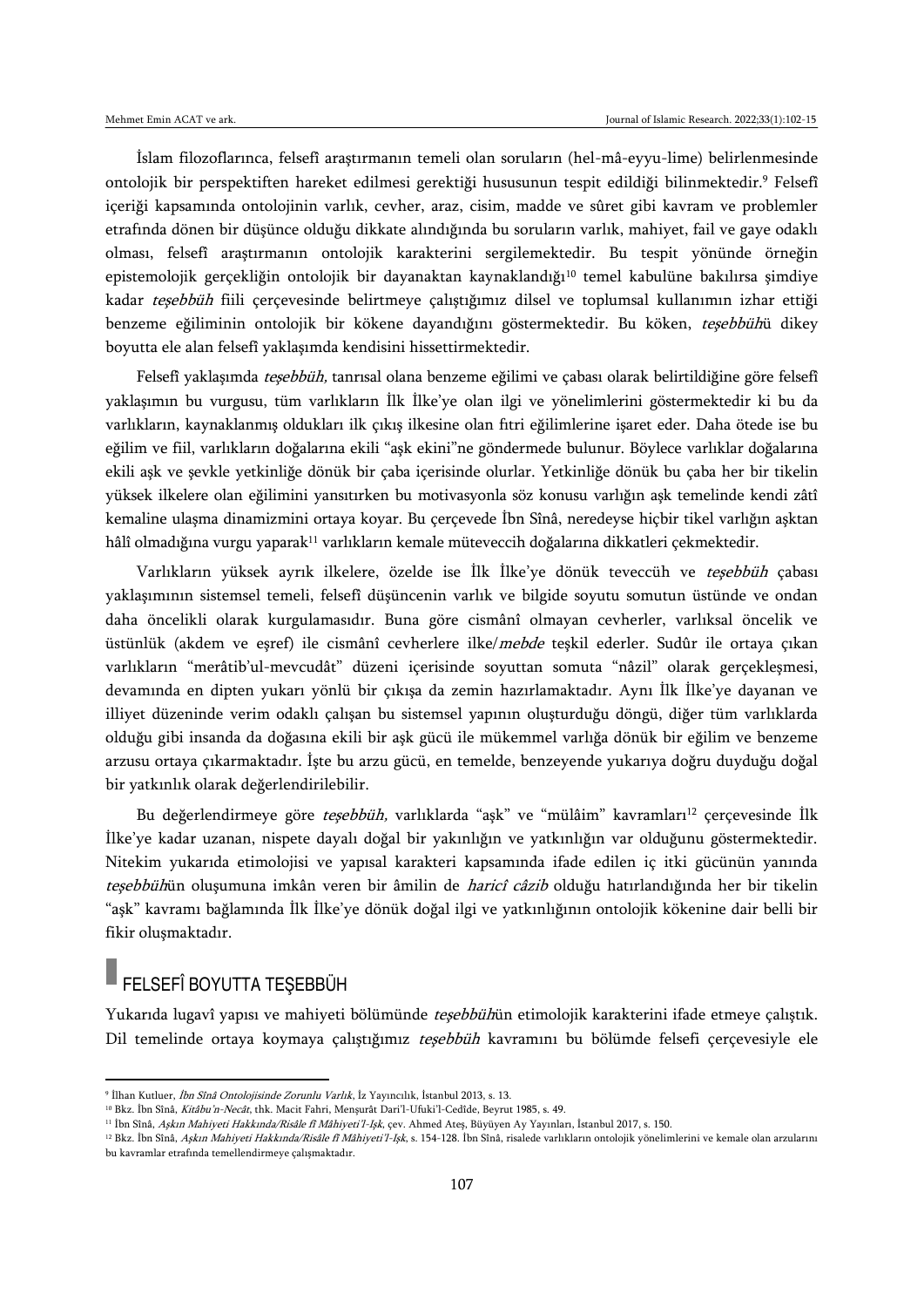almaya çalışacağız. Burada felsefî düşüncede kavrama dair oluşan anlam çerçevesine temas ettikten sonra İbn Sînâ düşüncesinde bu kavramın nasıl ele alındığına odaklanacağız.

Teşebbühün felsefî düşüncedeki görünümünden kasıt elbette Sokrat, Platon ve Aristoteles'te kavramın anlam çerçevesine dair müşahede edilebilen fikir ve yorumlardır. Kavrama dair felsefî görünümün Sokrat, Platon ve Aristoteles'in fikir ve yorumları ile sınırlandırılması makalenin özünün korunması ve esasa bağlı olmayan noktalara savrulmasını önlemek içindir. Ayrıca bu tahdit, makalenin hacminin ma'kûl ölçülerde kalmasını da sağlayacaktır.

Bu sınırlama doğrultusunda anılan filozoflar nezdinde kavramın ifade ettiği anlam çerçevesine dair var olan yaklaşımların kısaca göz önüne alınması yararlı olacaktır. Zira tanrıya veya tanrısal olana benzeme fikrinin arka planını oluşturan Sokrat, Platon ve Aristoteles'in tanrıya benzemeyle ilgili fikirleri, bu mefhumun felsefi çerçevesinin anlaşılmasında önemli bir dayanak noktası olduğu gibi, bu düşüncenin İslam felsefesine yansımalarının perde gerisini müşahede edebilme imkânı tanıması açısından da önemlidir.

Sokrat'ın tanrıyı ahlakî ideal almasına bağlı olarak Sokratik düşüncede insan, akıl ve ahlak yönünde olgunlaşması gereken bir varlık olarak görülür. "Tümel bir doğru"nun bulunabileceğine inanan Sokrat<sup>13</sup> bu tümeli, ahlaksal konularda arar.<sup>14</sup> Bu amaçla filozof, doxanın karşısına epistemeyi koyarak sağlam, herkes için geçerliği olan bir bilgiye ulaşmaya çalışır.<sup>15</sup> Bu çerçevede bireylerin üstünde bir normun bulunduğuna kâni olarak insanın nihaî amacını "iyi yaşamak"<sup>16</sup> olarak belirler. Bu şekilde tanrıyı ahlaki bir ideal olarak alan, ahlak merkezli ve metafizik temellere dayalı bir şekilde açığa çıkan Sokratik düşünce, "tanrısal olana benzeme çabası"<sup>17</sup> olarak tanımlanan felsefi düşünüşün ilk nüveleniş çabası olarak gün yüzüne çıkar. Böylece *episteme'*ye odaklı, sağlam ve genel geçer normlara dayalı, amaç güden çerçevesiyle Sokrat düşüncesi, teleolojik bir düşünce karakterinde tezahür eder.

Teleolojik düşünce gaye güden, dolayısıyla tekâmül aşamalarına göre bir gelişim öngören bir karaktere sahip olduğundan bu düşünce bir şeyin veya varlığın sürekli aynı/sabit olmadığını o varlığın mahiyetine içkin imkân dahilinde kuvveden fiile ulaşma süreci yaşadığını vurgulayarak bir gaye istikametinde devindiğini belirtmiş olur.

Teleolojik çerçevede ele alınan gayelerden biri şüphesiz insanla ilgili olanıdır. O da insanın akıl ve ahlakî davranış açısından yetkinleşmesi ve yüce bir varlık olarak tanrıya benzeme çabası olarak belirtilebilir. Gayeci bir dünya görüşüne sahip Sokrates'in insan merkezli düşüncesinin ereği, insanın aklî ve ahlakî yetkinliğe ulaşması olarak vurgulanabilir. Bu bağlamda Sokrates, ölümsüzlüğü arayan varlıklar olarak insanları bedensel üreme gücüne sahip olanlar ve ruhsal üreme gücüne sahip olanlar şeklinde ikiye ayırır. Ona göre birinciler, doğurmaya odaklanarak sürekliliği kuşaklar boyunca yaşayacak çocuklar üzerinden gerçekleştirip bununla mutlu olurken ikinciler ise düşünce ve her türlü form mükemmelliği olan ruhun doğuracağı şeylere yönelir, kalıcılığı ve mutluluğu bunlarda ararlar.<sup>18</sup>

<sup>&</sup>lt;sup>13</sup> Macit Gökberk, Felsefe Tarihi, Remzi Kitabevi, İstanbul 1999, s. 43.

<sup>&</sup>lt;sup>14</sup> Aristoteles, Metafizik, çev. Ahmet Arslan, Divan Kitap, İstanbul 2021, s. 139.

<sup>&</sup>lt;sup>15</sup> Gökberk, a.g.e., s. 44.

<sup>&</sup>lt;sup>16</sup> Ahmet Cevizci, Platon, Say Yayınları, İstanbul 2014, s. 132.

<sup>17</sup> Felsefenin tanımlarından biri "insanın gücü oranında yüce Allah'ın fiillerine benzemeye çalışması"dır. Kindî, bu tanımı felsefenin altı tanımından ikincisi olarak ortaya koyar. Platon'a dayandırılan bu tanımın bağlamını destekleyici bir argüman olarak "önceleri varlığın ilkeleri üzerinde düşünen ve varlık hakkında genel bir teori ortaya koyanlara "hakim" anlamında sofos (bilge) denmekte iken anlatıldığına göre ilk defa Pisagor, insana sofos denemeyeceğini çünkü gerçekte sofosun Allah olduğunu ileri sürmüş, insanın ise ancak fila-sofos (filozof) olabileceğini söylemiştir." bkz. Mahmut Kaya, "Felsefe", TDV İslam Ansiklopedisi, İstanbul 1995, c. 12, s. 319-330.

<sup>&</sup>lt;sup>18</sup> Kömürcüoğlu, a.g.e., s. 94-95.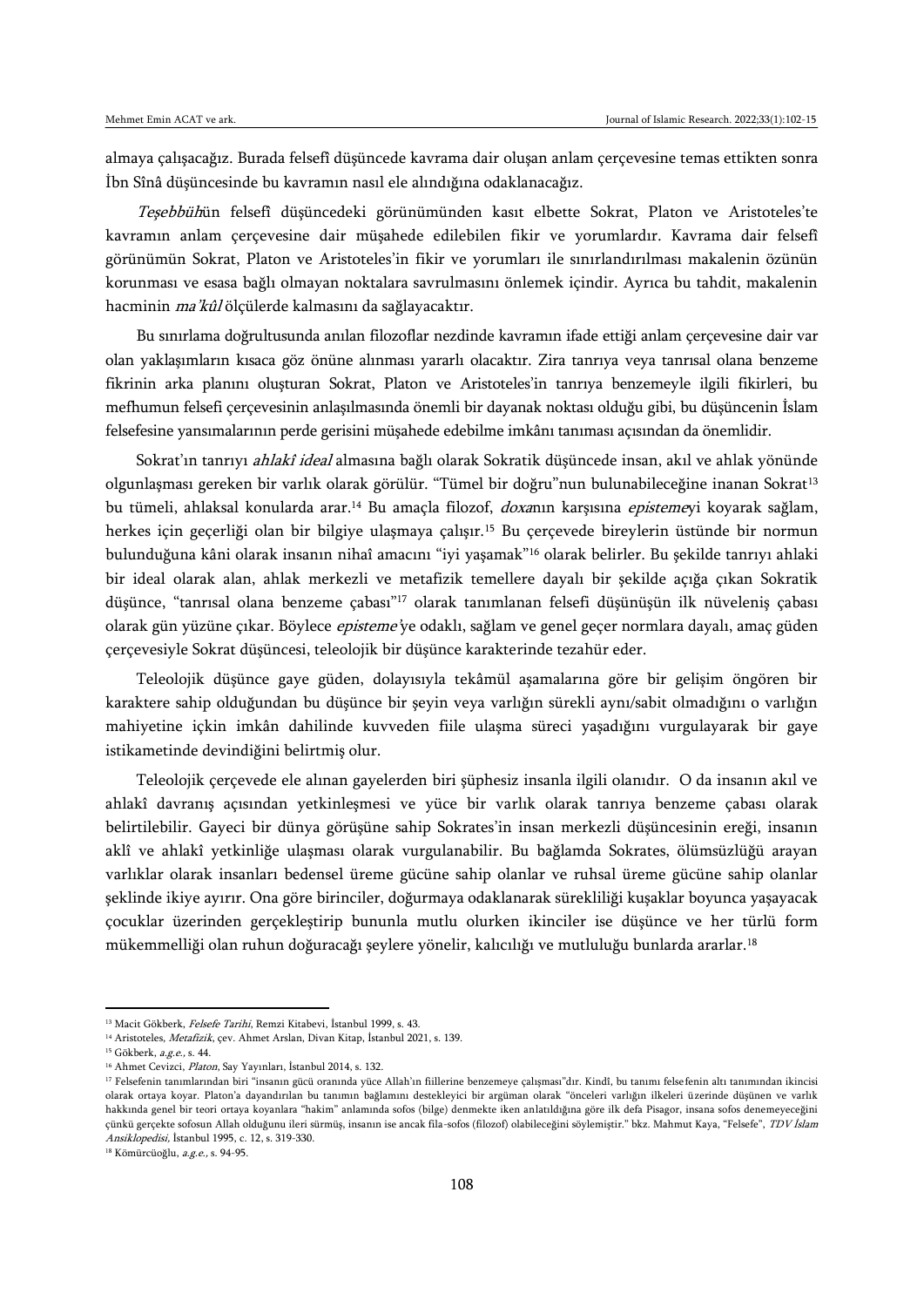Benzer fikirleri öğrencisi, Akademi'nin kurucusu ve teleolojik düşünceyi ideal felsefesinde daha da belirginleştiren Platon'da (MÖ. 347) da görmek mümkündür. O'na göre üreme ve çoğalma ölümlü bir varlığın kalıcılığını sağlayan bir faktör olarak değerlendirilir.<sup>19</sup> Platon, bedensel üreme yeteneği ile ruhsal üreme yeteneğini Sokrates gibi ayırarak "ruhlarında bereket olanlar bedenden çok daha bol verirler ürünlerini" der.<sup>20</sup>

Platon'un tüm felsefî sistemini şekillendiren en önemli unsurun idealar olduğunda kuşku yok. Bunun sonucu olarak Platon, sabit ve değişmez idealar ile sürekli değişen oluş halindeki nesneleri ayırmak durumunda kalmıştır. Ortaya çıkan bu düalist yapının oluş tarafında bulunan duyusal varlıklardaki çokluk, değişim, oluş ve bozuluştan kaynaklanan geçiciliği, sabit ve duyulur olmayan (ma'kûl) ilkelere bağlayarak varlık, bilgi ve ahlak için sağlam dayanaklar oluşturma gayesi gütmüştür. Böylece değişim halindeki oluş ile değişim kabul etmeyen varlığı birlikte açıklayabilme imkanına kavuşmuş gibi görünmektedir.

Platon, bu açıklama çerçevesinde önceleri duyulurların idealar ile ilişkisini pay almaya bağlar. Ancak bir taraftan idealara diğer taraftan tikellerin idealardan pay alma fikrine yöneltilen eleştiriler, bu düşüncenin revize edilmesi gereğini ortaya çıkarmıştır. Söz konusu eleştiri ve itirazlar üzerine filozof, süreç içerisinde bu ilişkinin pay alma değil duyusalların ideaları taklit etmesi, onlara benzemeye çalışma ilişkisi olarak değiştirir.<sup>21</sup> Bu değişimle ortaya konulan duyulurlardaki kendilerini yüce, sabit, bozulmaz şeylere uydurma veya benzetme çabası, tanrıya benzeme fikrinin Platon'daki izleri olarak okunabilir.

Bu çerçevede ister ilk yaklaşım olan pay alma şekliyle alınsın isterse revize edilmiş sonraki yaklaşım olan taklit etme veya benzeme çabası olarak alınsın, Platon'un, bu eylemi, duyusallara atfettiği açık bir şekilde görülebilmektedir. Pay alma veya taklit kavramları ışığında bakıldığında Platon felsefesinde insanın tanrıya benzeme çabası konusunda olumlu bir tablo olduğu söylenebilir. Bundan da anlaşılan o ki, Platon düşüncesinde zamanla ortaya çıkan tanrıya veya tanrısal olana benzeme fikri, varlıkların özlerine ekili bir eğilimle güzel ve iyi olana ulaşma çabalarını, süreklilik ve istikrar arzularını yansıtan teşebbüh düşüncesinin ilk izlerini taşıyor gibi görünmektedir.

Aristoteles (MÖ. 322) düşüncesine gelince O'na göre her şeyin bir yapılış amacı olduğu, hemen her eylem ve tercihin de bir amaçtan ibaret olduğu belirtilebilir.<sup>22</sup> Özellikle canlı varlıklardaki organların, fonksiyonlarıyla tam bir uyum sergilemesi bu ereksel izah yaklaşımını destekler mahiyettedir. Çok bilinen bir örnek olarak ön dişlerin koparmaya; azı dişlerin çiğnemeye uygun olarak ortaya çıkması, Aristo düşüncesinde bu münasebeti vurgulayan güçlü bir argüman olarak tekrar edilir. Ancak Aristoteles felsefesinde insan dışı varlıklara bilinç atfedilmediğinden, bu varlıklardaki gaye eğilimi, doğal; fakat bilinçten yoksun olarak görülür. Buna göre doğal varlıklar, kendi doğalarını gerçekleştirme yönündeki fiillerini, içlerinde bulunan bir eğilim veya ilkeden hareketle bilinçli olmayan bir tarzda<sup>23</sup> yerine getirmiş olurlar.

Bu bağlamda Aristoteles düşüncesinin temel mantığı her varlığın, kendi mahiyetinin gerektirdiği fiili ortaya koyması kabulüne dayalı görünmektedir. Bu açıdan her bir tikel varlık, kendi yapısal

<sup>19</sup> Platon, Şölen, çev. Cüneyt Çetinkaya, Bordo Siyah, İstanbul 2003, s. 101.

<sup>20</sup> Platon, Şölen, s. 104.

<sup>21</sup> Ahmet Arslan, İlkçağ Felsefe Tarihi, Sofistlerden Platon'a, İstanbul Bilgi Üniversitesi Yayınları, İstanbul 2019, s. 267-274.

<sup>22</sup> Aristoteles, Nikomakhos'a Etik, çev. Saffet Babür, BilgeSu, Ankara, 2018, s. 16.

<sup>&</sup>lt;sup>23</sup> Ahmet Arslan, İlkçağ Felsefe Tarihi, Aristoteles, İstanbul Bilgi Üniversitesi Yay., İstanbul 2020, s. 183.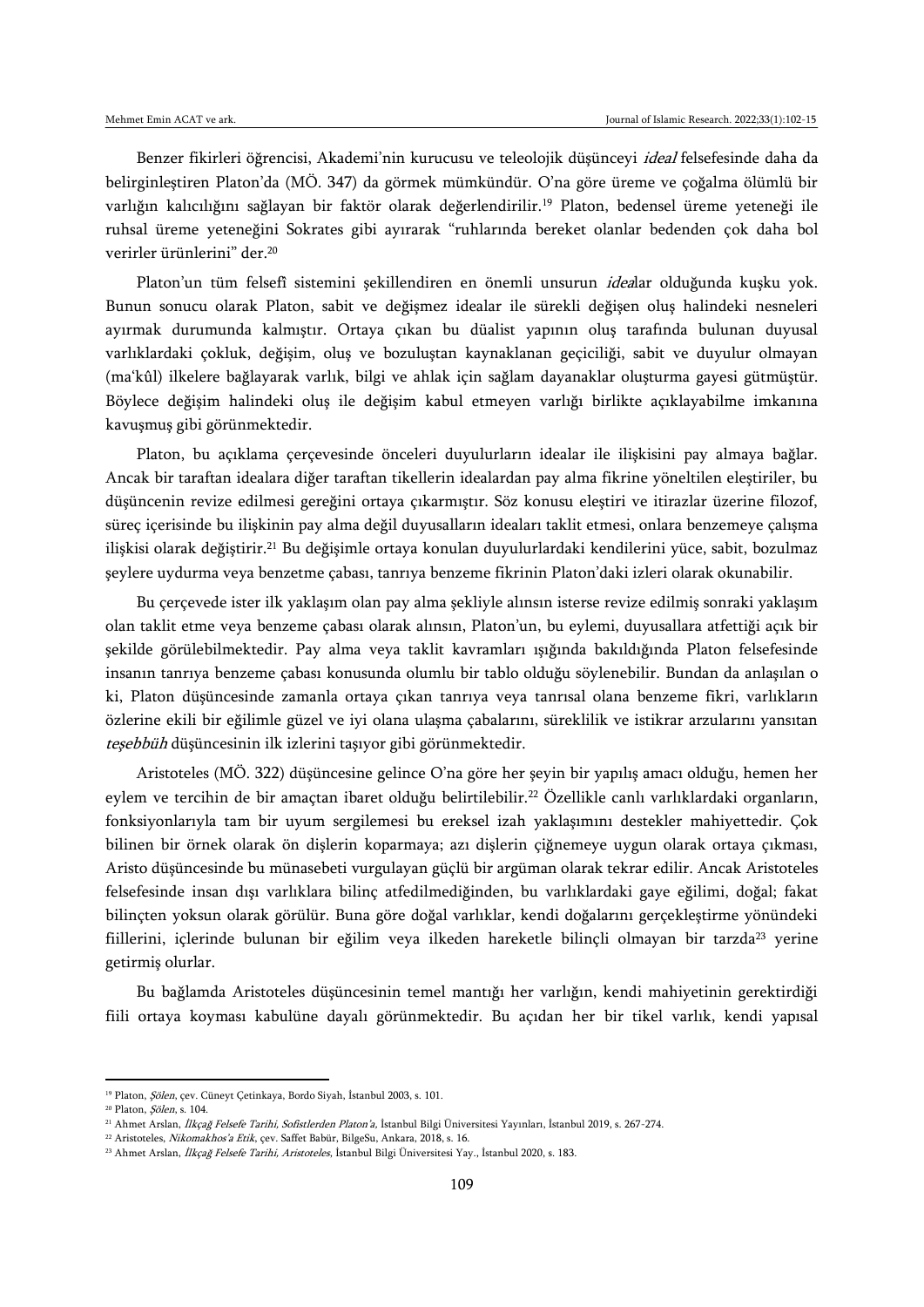karakterine en uygun fiili gerçekleştirmiş olur ki o da dört neden teorisinde ifade edilen maddî, sûrî ve fâil nedenlerin gâî/ereksel neden yönünde eylemlerini tahakkuk ettirmesiyle ortaya çıkar.

Aynı sistemsel mantığın tezahürü olarak O'na göre tanrının özü, varlıkta görülen en yüksek fiil olan taakkuldur. Bu açıdan tanrı, taakkul fiili ile kendi zâtını akletmek suretiyle zâtî fiilini ortaya koymuş olur. Bu temel prensibe göre genel itibariyle her varlık; özelde ise her bir insan ferdi, kendisi için mümkün olan en yüksek fiili mümkün olduğunca sürekli yapmak suretiyle tanrıyı taklit veya ona benzeme eylemini yerine getirmiş olur.<sup>24</sup> İnsan bireyi, kendi türünün en yüksek eylemi olan akletme eylemini gerçekleştirdiğinde tanrısal bir tavır sergilemiş olur. Bu anlamda benzeme çabası, insanın ahlakî gelişimi için tanrıyı model alması veya "tanrının niteliklerini insanın kendi ölümlü dünyasında temsil etmeye çalışması"<sup>25</sup> olarak nitelendirilebilir.

Bu vurguya göre, insanın nâtık nefsi bağlamında ölümsüz olanı nazarî düşünce ve taakkul (temâşâ) temelinde taklit edebileceği ve ahlakî erdemlerle de pratik yaşamın desteklenmesi gerektiği eklendiğinde Aristo düşüncesi açısından tanrısal olana benzeme anlamında teşebbüh fikrinin çerçevesi vuzûha kavuşmuş olur. Böylece teşebbüh, felsefenin "insanın gücü oranında tanrıya benzemeye çalışması" tanımının da ortaya koyduğu formülasyonla, nâtık kuvvenin kemâli olan aklileşme sürecini tamamlaması, entelektüel ve ahlakî erdemlere ulaşması olarak ifade edilebilir ki bu durum Aristo düşüncesinin nirengi noktası olan "bir şeyin bir halden diğer hale geçebilme gücünü"<sup>26</sup> vurgulayan kuvve-fiil dinamizminin erekselliğine göndermede bulunur.

Daha geniş açıdan bakıldığında felsefî kozmolojide Ay üstü varlıklar olarak görülen göksel varlıkların da tanrısal fiili taklit etmek üzere kendileri için en yüksek fiil olan sürekli dairevi hareket ile tanrısal olana benzeme fiilini yerine getirmeye çalıştıkları ifade edilebilir.

Sistemin bütünü göz önünde bulundurulduğunda ise sadece gökseller ve insanlar değil tüm varlıklar için bu taklit ve benzeme fiili mümkün görünmektedir. Buna göre her varlığın kendi mahiyetinin ortaya koyacağı en yüksek fiili yerine getirme realitesi, tanrısal olanı taklit olarak ele alınabilecek bir olgudur. Zira tanrı, zâtının en yüksek fiili olan taakkul fiilini sürekli yerine getirmektedir. Bu şekilde varlıkların her biri kendi mahiyetinin en yüksek fiilini yapmasıyla tanrıyı taklit etmiş veya ona benzemiş olur. Bu durumda Aristo felsefesinin temel kabulleri çerçevesinde tanrı, varlıklar için gâî neden olarak nitelendirilebilmektedir.

Şimdiye kadar ki verilerden anlaşılan o ki, felsefî sistemin genel tavrı ve telakkisine göre tüm varlıklar için taklit ve benzeme fiili mümkündür ve bu imkâna göre her varlık kendi mahiyetinin ortaya koyacağı en yüksek fiili yerine getirmekle tanrısal olanı taklit etmiş olur. Çünkü "küll" için gaye olan tanrı, zâtının en yüksek fiili olan taakkul fiilini sürekli yerine getirmektedir. Bu şekilde varlıkların her biri kendi mahiyetinin en yüksek fiilini ortaya koyduğunda tanrıyı taklit etmiş ve ona benzemiş olur. Bu çabayla her bir tikel varlık, kendi varlığının vüsati ve imkânı ölçüsünde bir süreklilik ve bekaya kavuşmuş olur.

Diğer yandan felsefî düşüncede bireyin "muvakkat" nizam ve istikrarı haricinde türsel bekayı sağlaması yönüyle canlı türlerdeki üreme de belli bir kalıcılığı sağlaması nedeniyle tanrısal olandan pay alma olarak değerlendirilir. Oluş ve bozuluşa konu olması nedeniyle tikelin bireysel varlığı, belli bir

<sup>&</sup>lt;sup>24</sup> Arslan, İlkçağ Felsefe Tarihi, Aristoteles, s. 204.

<sup>25</sup> Kömürcüoğlu, a.g.e., s. 15.

<sup>26</sup> Aristoteles, Metafizik, s. 91.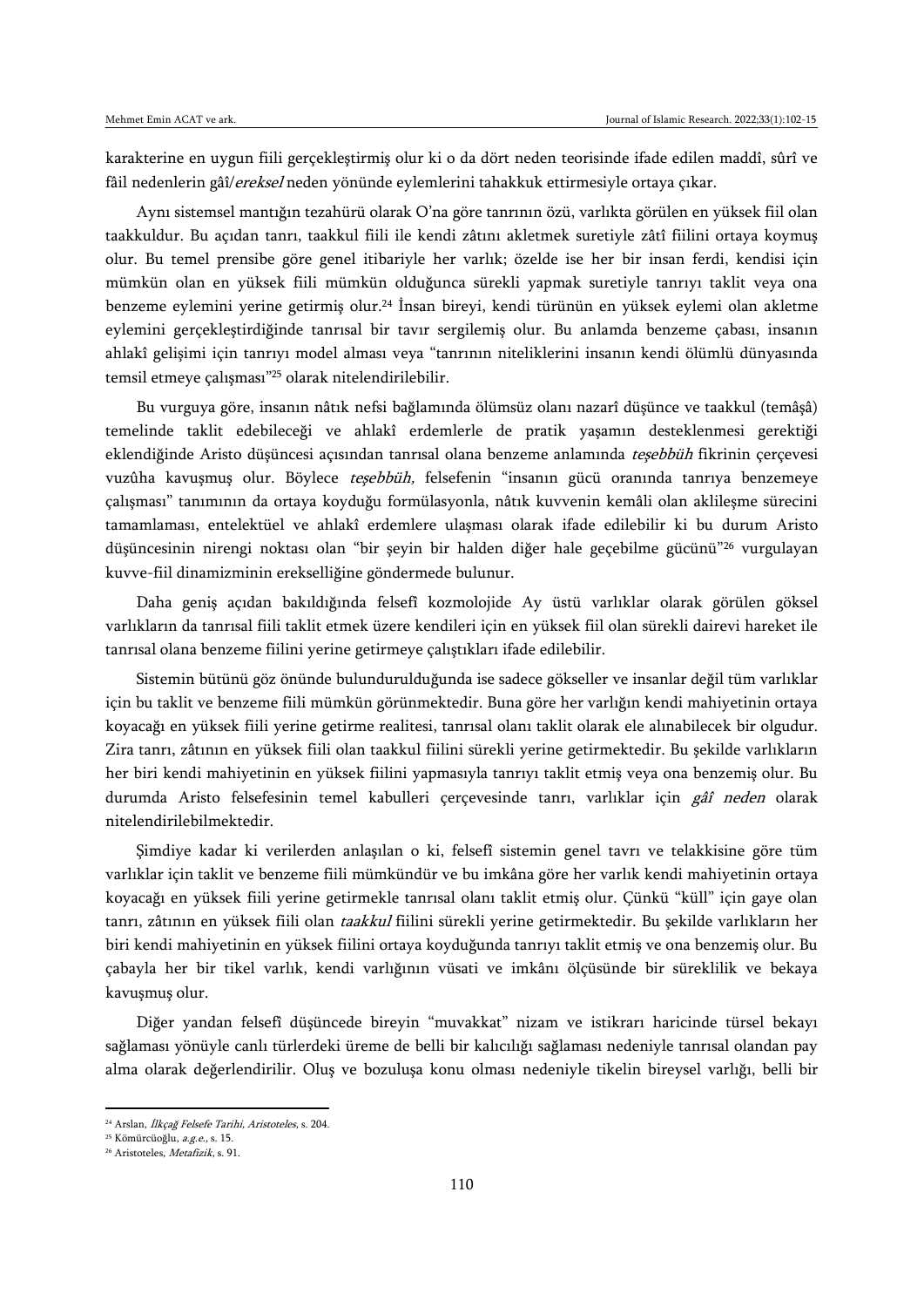zamansal aralık ile kısıtlı (fânî) olduğundan beka, türsel boyutta fanî bireylerin ardışık tekrarı ile sağlanır. İşte bu süreklilik için türün ortak niteliklerini taşıyan yeni bireylere gereksinim duyulur. Gereksinimin karşılanması ve türsel bekanın temini amacıyla üreme yoluyla yeni benzer varlıklar üretilir. Bu bakımdan canlı varlık, kendine benzer bir başkasını üretir. Bu üretimle canlı varlığın, gücü ölçüsünde daimî ve tanrısal olandan pay almış olduğu değerlendirilir.<sup>27</sup>

İslam felsefesinin kurucu iki ismi açısından yani Kindî (ö. 866) ve Fârâbî (ö. 950) açısından bakıldığında teşebbüh kavramının daha çok insanın ahlakî davranışlar bakımından daha nitelikli hale gelmesi bağlamında anlaşıldığı söylenebilir. Bu dönemde mefhûma delaleti açısından teşebbüh kavramı, felsefenin yukarıda anılan tarifi çerçevesinde ortaya çıkmaktadır ki bu tanıma göre felsefe, fiili ciheti itibariyle insanın kapasitesi oranında Allah'ın fiillerine benzeme çabası ve sürecini (et-teşebbüh bief'âlillah) ifade eder. Felsefenin bu tanımını aktardıktan sonra Kindî, felâsifenin bu tanımla insanın erdemsel yetkinliğini kastettiklerini belirtir<sup>28</sup> ki bu vurgu, Kindî ve Fârâbî çizgisinde mefhumun çerçevesi hakkında belli bir fikir vermektedir.

Bu çerçeveye göre felsefî düşüncedeki insanın tanrıya benzeme çabası fikri, onun gerçek anlamda tanrı gibi olması veya tanrılaşması anlamına gelmemektedir. Zira tevhit inancının da etkisi ile İslam felsefesinde teşebbühün, ahlaki davranış bazında gerçekleşebilecek bir benzeme çabası olduğu özellikle vurgulanır. Bu vurgu daha en başta bazı konularda bir Kelamcı gibi tavır alan ilk İslam filozofu Kindî'nin felsefe tanımında kendisini hissettirmektedir. Adından türetilmiş tanıma göre felsefeyi hikmet sevgisi olarak gören Kindî, fiili cihetinden ise felsefeyi "insanın gücü oranında Allah'ın fiillerine benzemesi"<sup>29</sup> olarak ele alır. Aynı minvalde Fârâbî de filozofun fiillerini, insanın gücü oranında yaratıcıya (hâlık) teşebbüh<sup>30</sup> çerçevesinde gördüğünden Fârâbî açısından da mefhumun bağlamı anlaşılmış olmaktadır. Bu çerçevede insan özelinde tanrıya benzeme fikri, hem insanın gücü oranında Allah'ın fiillerine benzemesi bağlamındaki ahlakî gelişimle hem de türe özgü en yüksek fiil olan taakkul çerçevesiyle anlaşılır. İnsan türüne özgü en yüksek fiil olan taakkul kapsamında filozof, varlıklardaki mevcut düzeni akıl gücüyle sebep sonuç ilişkisi içinde (tümel ilişkiler) kavradığında kozmozun bilgisi onun aklında tecelli eder ve böylece filozof, ilahî bir kişilik kazanmış olur.<sup>31</sup> Bu şekilde aklî yetkinleşme ile insan, varlığın tümel bilgisine ulaşarak kendi gücü oranında yüksek ilkelere teşebbüh etmiş olur.

## İBN SÎNÂ'DA TEŞEBBÜH

Ortaya koyduğu metinlerden anlaşılabildiği kadarıyla İbn Sînâ (980), teşebbühü etimolojik yapısına dayalı ve felsefî terminoloji örgüsü içerisinde yapılandırmaktadır. Hareket noktası ve temel mantığı felsefî terminolojideki tanrısal olana benzeme temel yaklaşımı olsa da metinlerinden edindiğimiz intibaa göre İbn Sînâ, *teşebbüh*ü daha analitik bir tarzda ve farklı boyutlarda ele almaktadır.

İbn Sînâ bu boyutları, tek bir bağlamda organize edilmiş, şematik ve sistematik olarak ifade etmemektedir. Doğal olarak her boyutu kendi bağlamında yeri geldikçe incelemeye ve bu konudaki fikirlerini çeşitli eserlerinde dağınık bir şekilde ortaya koymaya çalışmaktadır. eş-Şifâ, en-Necât, el-İşârât ve't-tenbihât, et-Ta'likât ve el-Mubahesât gibi metinlerinde ilgili bağlam içerisinde ve sözün

<sup>&</sup>lt;sup>27</sup> Bkz. Lear, *a.g.e.*, s. 139-140.

<sup>&</sup>lt;sup>28</sup> Kindî, "Tarifler Üzerine", Felsefî Risaleler, çev. Mahmut Kaya, Klasik Yay, İstanbul 2018. s. 184.

<sup>&</sup>lt;sup>29</sup> Kindî, "Tarifler Üzerine", s. 184. Krş, Mahmut Kaya, "Kindî", TDV İslam Ansiklopedisi, İstanbul 2002, c.26 s. 41-58.

<sup>&</sup>lt;sup>30</sup> Cîrâr Cihâmî, Mevsu'atu Mustalahâti'l-Kindî ve'l-Fârâbî I, Mektebetu Lübnan Nâşirûn, Beyrut 2002, (ikinci kısım) s. 69.

<sup>&</sup>lt;sup>31</sup> Kaya, "Felsefe", *TDV İslam Ansiklopedisi*, c. 12, s. 311-319.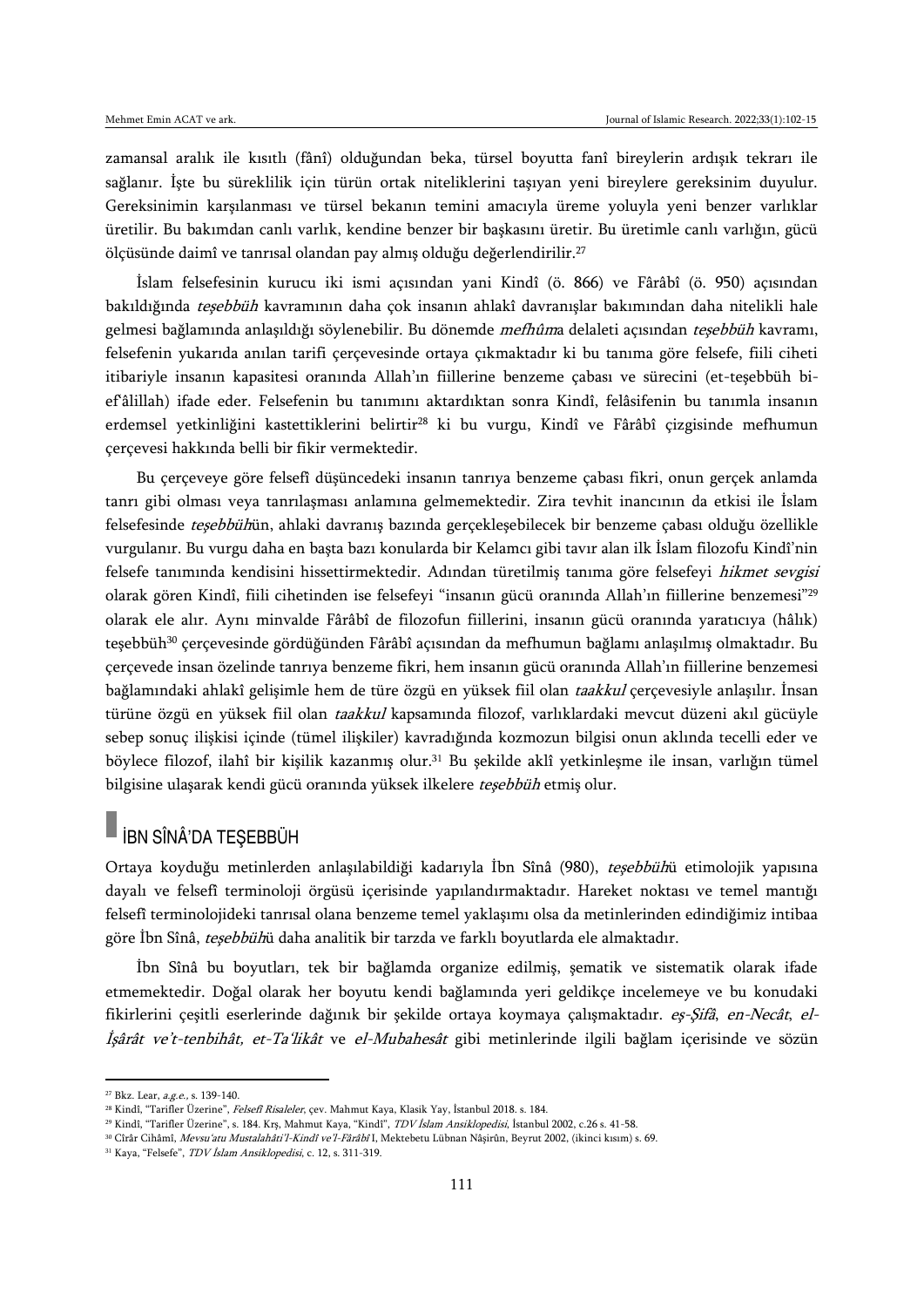$\overline{a}$ 

akışına uygun olarak müşahede ettiğimiz teşebbühle ilgili düşünce ve yorumları bir araya getirdiğimizde bu kavramın farklı düzeylerde anlaşılmış olduğunu fark ettik. es-Sifâ, en-Necât, el-İşârât gibi temel eserlerdeki metinlerde ve et-Ta'likât ve el-Mubahesât gibi değerlendirme kitaplarındaki metinlerde kavrama dair yaptığımız etimolojik çalışmadan anlayabildiğimiz kadarıyla İbn Sînâ teşebbühü üç farklı bağlamda veya boyutta anlamakta ve kavramı bu bağlamlara uygun bir çerçevede kullanmaktadır.

Filozof bu üç boyutu, bir yandan tesebbühün etimolojik yapısını dikkate alan diğer yandan kavramın felsefi terminoloji çerçevesini gözeten bir tarzda ortaya koyarken, nihayetinde bu boyutları kozmolojik sistemine uygun bir yaklaşım içinde yapılandırmaktadır. Söz konusu bu üç boyut şu şekilde belirtilebilir:

- i) Besin ve beslenme düzeyinde teşebbüh,
- ii) İnsanî akıl düzeyinde teşebbüh,
- iii) Göksel varlıklar düzeyinde teşebbühtür.

İbn Sînâ'nın ele aldığı bu üç boyutun ilki cismânî (biyo-fizyolojik) boyut olarak adlandırabileceğimiz besin ve beslenme düzeyindeki teşebbühtür. Bu düzeyde teşebbühün mantığı besinin, beslediği cismin doğasına benzetilip dönüştürülerek çözülüp gidenin yerini ikame etmesi olgusuna dayandırılır.

Canlı tikel varlığın cismi, canlılık ve hareketle çözülüp eksildiği (tahallül) için dışarıdan destek almak zorunda kalır. Canlı bünyede sürekli işler halde olan bu bünyesel aşınma ve çözülmenin karşılanması gerekir. Bu durumda canlı varlığın yaşamını sürdürebilmesi için dışarıdan canlı bünyeye istimdâd (yardıma yetişme/eksiği giderme) niteliğinde destek alınması zorunluluk olarak ortaya çıkar. Bitkisel nefs bağlamında oluşan terminoloji içerisinde ifade edilirse canlı varlığın dışarıdan aldığı bu desteğe besin/*ğiza*, destek alma işlemine beslenme/teğazzi ve söz konusu işlemi bünyede yerine getirerek canlı varlığın istikrarını sağlayan âmile de besleyici/ğâziye güç denilir. Ğâziye kuvvesi besini alır, bünyenin özüne benzetip dönüştürerek (teşebbüh) bedene mal eder.<sup>32</sup> Böylece bünye, besinin alımı, özümsenmesi ve bedene dağıtımı (îrâd ve tevzî) sistematiğiyle canlılığını koruma ve devam ettirme olanağına kavuşur. Bu çerçevede besin, yaşayan canlı organizmanın maddî kemalini ve bekasını sağlayan dışsal destek faktörü olarak değerlendirilir. Ğâziye kuvvesi, bu fonksiyonuyla mütemadiyen oluşan organik yıkımı onararak organizmanın istikrarını sağlamaya görevli bir mekanizma gibi işler. Bu fonksiyon düzleminde tahakkuk eden teşebbüh eylemiyle devam ve bekasına odaklanılan şey cisimdir. Zira dışarıdan alınan besin, maddî bir faktör olarak canlının maddî varlığını ikame edici bir işlev görür. Bundan dolayı bu düzeydeki teşebbühü yukarıda belirtildiği gibi cismânî teşebbüh olarak nitelendirdik. Bu kapsamıyla bu aşamadaki teşebbüh eylemi, tüm canlı varlıklarda cari ortak temel bir eylem olarak ifade edilebilir.

İkincisi insanın nâtık nefsinin aklileşmesi süreciyle ilgili olan aklî teşebbühtür. Bu aşamadaki teşebbüh eylemi, cismânî olan ilk teşebbühe göre soyut üst bir düzeyi ifade eder ve insanın nâtık nefsi özelinde gerçekleşir. Bu düzeyde teşebbüh, nâtık nefsin faal akılla ittisali gerçekleştirebilecek bir düzeye

<sup>&</sup>lt;sup>32</sup> İbn Sînâ, eş-Şifâ/et-Tabi'iyyât/Kitâbu'n-nefs, neşr. İbrahim Medkûr, thk. el-Eb Cûrc Kunvâtî - Said Zâyed, Kum, İran, 1975, s.32. İbn Sînâ'nın sistematik teşebbüh anlayışına giden yolda Fârâbî'nin katkılarından biri de muhtemelen hayvandaki "besleyici/ğâziye" güç konusunda ortaya koyduğu fikir ve değerlendirmelerdir. Fârâbî'nin, dışarıdan alınan besinlerin organizmada işlenerek bedeni destekleyici hale getirilmesi bağlamında "şebîh" lafzını kullandığı görülmektedir. Bu kullanım çerçevesinde Fârâbî, hayvan bedeni tarafından hazmedilen besinlerin süreç içerisinde organizmadaki yapılara benzer (şebîh) hale getirildiğinden bahseder. Bkz. Cîrâr Cihâmî, Mevsu'atu mustalahâti'l-Kindî ve'l-Fârâbî I, s. 453-454. Bu yaklaşımı sonraki sürecte İbn Sînâ'da daha sistemli olarak ortaya çıkacak olan cismânî (biyofizyolojik) teşebbüh boyutunun önsel bir adımı olarak değerlendirilebilir.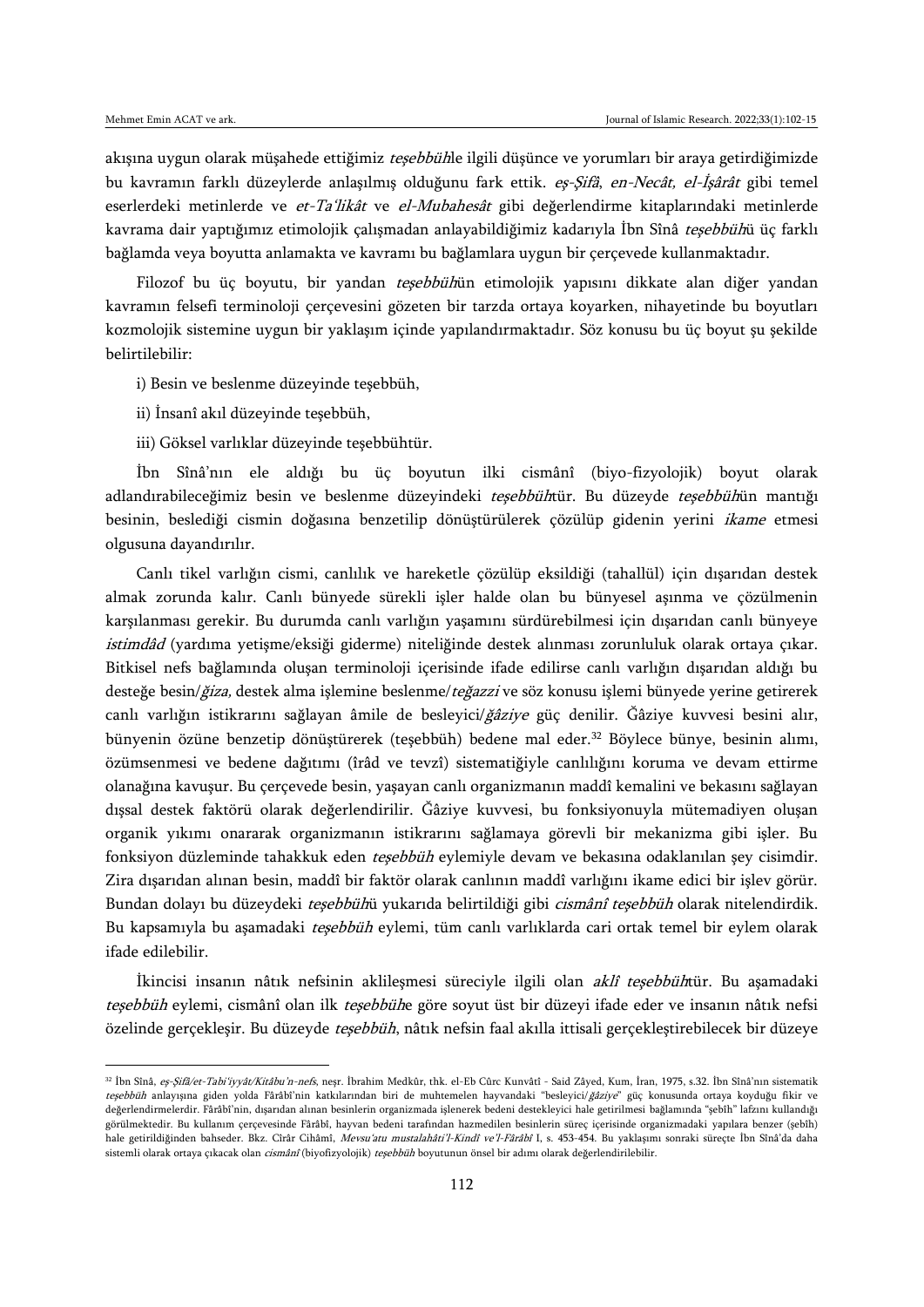gelene kadar ayrık akıllara benzeme çabasını vurgular. Zira İbn Sînâ'ya göre insan varlığı, "müstefâd" akla ulaştığında ilk ilkelere teşebbüh etmiş olur.<sup>33</sup> Bu aklî teşebbühle gerçekleşen benzeme çabası artık cisimde ve maddî donanımda değil soyut aklî düzeyde gerçekleşir.

Üçüncüsü de göksel varlıkların sürekli dairevî hareketini sağlayan bir faktör olarak semavî nefslerin mufârık akıllara benzeme eylemi olarak belirtilir. Semanın Bârî Teâlâ'ya "mutî bir hayvan" olduğu görüşünde olan İbn Sînâ,<sup>34</sup> göksel varlıkların sürekli dairevî hareketini onların nefsi olduğuna bağlar. Ancak bu sürekli hareketin yakın nedeni nefs olmakla birlikte onu bu kesintisiz harekete teşvik edenin daha üst konumda ayrık bir faktör ve nâmütenâhi bir güç olduğunu vurgular. Bu faktörün de bizzât ve bilaraz hareketten uzak mufârık akıllar olduğunu<sup>35</sup> en nihayette ise maşûk olarak Bârî Teâlâ olduğunu belirtir. Dolayısıyla göksel varlıkların izhar ettiği kesintisiz dairevî hareketler, göksel nefslerin ilk aşamada mufârık akıllara nihayette ise en yüce maşûk olarak Bârî Tealâ'ya teşebbüh gayesiyle "şevkan" ortaya koydukları iradî hareketler olarak oluşmaktadır.

İbn Sînâ'nın ortaya koyduğu bu üç boyutta, teşebbühün etimolojik yapısının, felsefi terminoloji çerçevesinin ve kozmolojik sisteme uygunluk emarelerinin gözlemlenebildiğini yukarıda ifade etmiştik. Bu emarelere bakacak olursak örneğin morfolojik olarak tef'îl ve tefâ'ül kalıbından türetilen teşbîh ve teşâbüh sigalarının, İbn Sînâ'nın ortaya koyduğu bu üç boyutlu yaklaşımı destekleyici mahiyette olduğu görülebilmektedir. Bu formların karakteristik yapısında benzeyen ve benzenilen şey arasında ortak bir "emr" veya nitelik olması gerektiği belirtilmiş olduğundan<sup>36</sup> benzeme olgusunun tahakkuku, benzeyen ile benzenilen arasında ortak nitelik veya niteliklerin olmasını gerekli kılmaktadır. Bu açıdan değerlendirildiğinde cismânî teşebbüh boyutunda canlı cisim ile dışarıdan alınan besleyici cisim arasındaki ortaklık, besinin organizmayı destekleyici ve besleyici niteliği iken; akılsal teşebbüh boyutunda ise benzeme fiilinin öznesi olan insan ile fiilin hedefi olan mufârıklar arasında ortak "emr"in akıl olduğu görülebilmektedir.

Felsefî terminoloji çerçevesinde teşebbühün tanrısal olana benzeme çabası olduğu dikkate alınırsa İbn Sina'nın düzenlenmiş tüm tikel varlıkların (hüviyyât müdebbere) doğalarına ekili "aşk" faktörüyle mükemmel varlık olan Bârî Tealâ'ya doğru bir eğilim içerisinde olduklarını temellendirme gayreti<sup>37</sup> sistemin bütünlüğü ve tutarlılığı bakımından anlaşılabilmektedir.

Semavî varlıklar bağlamında da filozof, semayı "hayvan" bir varlık olarak tasavvur ettiğinden göksel varlıkların sürekli dairevi hareketlerini nefs ve iradeye bağlı; fakat ayrık muharrikin teşvik tarzındaki hareket ettirme prensibine dayalı bir şekilde ayrık akıllara teşebbüh gayesine bağlamaktadır. Bunu da çeşitli metinlerinde yer yer müşahede etmekle birlikte konuyu en zahir bir öz halinde el-İşârât'ın altıncı namatında takip edebilmekteyiz.<sup>38</sup>

Bu çerçeveye göre *teşebbüh*, doğası gereği iki tarafı gerektirir: Benzeyen ve benzenilen. Fiilin karakteristiği daha çok benzemeye çalışan tarafa dikkatleri çekse ve fiilin telaffuzunda benzemeye çalışanın arzu ve motivasyonu galip bir hava uyandırsa da benzemeye çalışılan şeyin varlığı da zımnen hissedilmektedir. Dolayısıyla teşebbüh fiilinin karakteristik doğasından benzemeye çalışan eksik

<sup>33</sup> İbn Sînâ, eş-Şifâ/et-Tabi'iyyât/Kitâbu'n-Nefs, s. 40.

<sup>34</sup> İbn Sînâ, Kitâbu'n-Necât, s. 295.

<sup>&</sup>lt;sup>35</sup> İbn Sînâ, eş-Şifâ/İlahiyât 2, thk. İbrahim Medkûr, thk. Muhammed Yusuf Musa - Süleyman Dünya - Said Zâyed, el-Hey'et'ul-âmme li-şuûni'l-metâbi'i'lemîriyye, Kahire, 1960, s. 386-387. Krş. İbn Sînâ, el-İşârât ve't-Tenbihât, thk. Muctebâ ez-Zârı'î, Muesseset Bustân Kitab 1434/2013, s. 306.

<sup>&</sup>lt;sup>36</sup> Cürcânî, Kitâbu't-Ta'rifât, Mektebetu Lübnan Beyrut 1985, s. 60; Cemil Saliba, el-Mu'cemu'l-Felsefî, Daru'l-Kitâbi'l-Lubnânî, Beyrut 1982, s. 686.

<sup>37</sup> Bkz. İbn Sînâ, Aşkın Mahiyeti Hakkında/Risâle Fî Mâhiyeti'l-Işk, s.155-128.

<sup>&</sup>lt;sup>38</sup> Bkz. İbn Sînâ, el-İşârât ve't-Tenbihât, s. 297-318.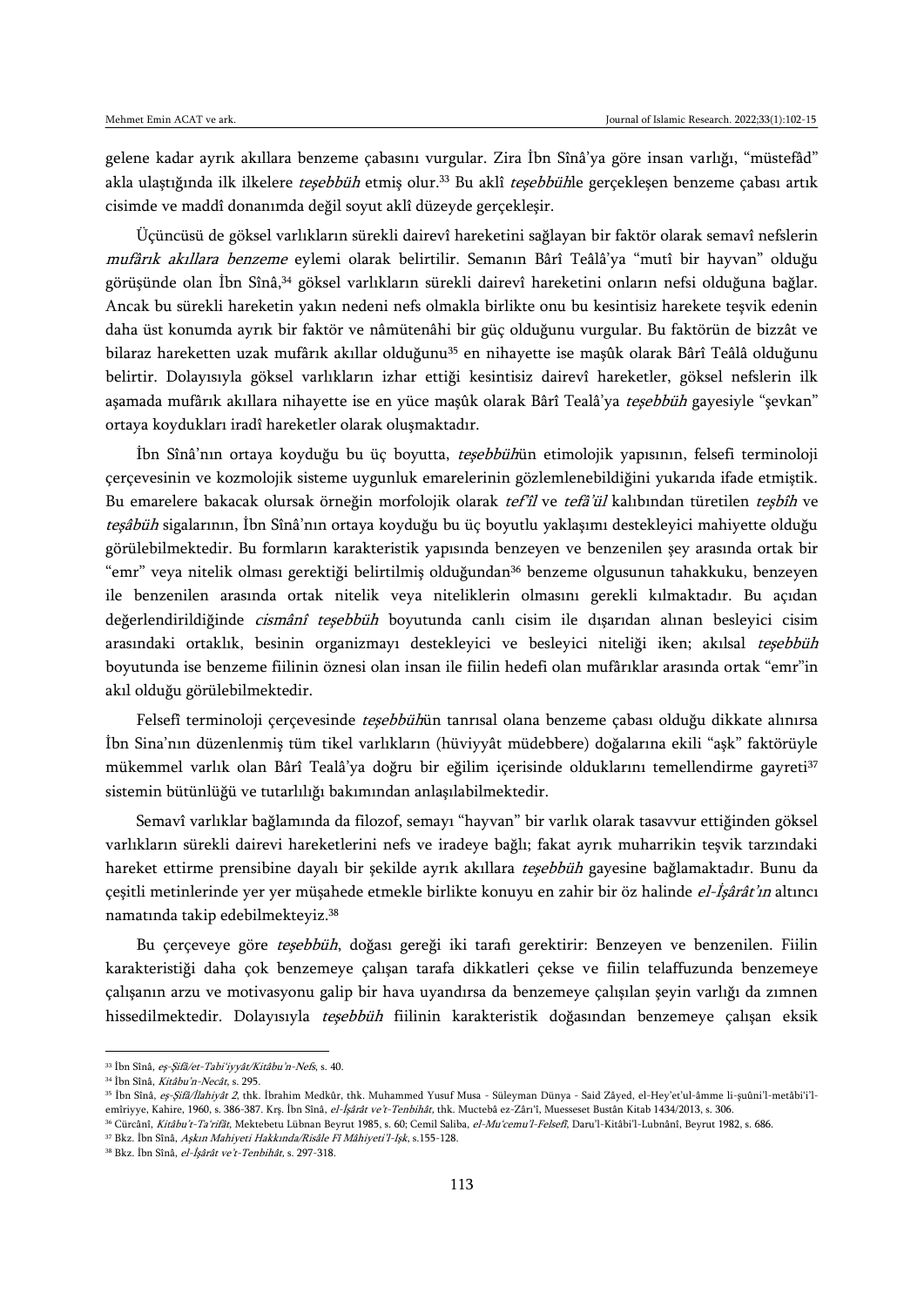varlıkların mevcudiyetinin yanı sıra benzemeye çalışılan mükemmel varlıkların da mevcudiyeti anlaşılmaktadır.

Benzemeye çalışılan varlıklar, tamlık ve kemal gibi nitelikleriyle bir çekim alanı oluşturmak suretiyle eksik varlıkların eksiklerini ikmal için onları hareket ve değişim yönünde şevklendirirler. Zira İbn Sînâ'nın vurguladığı gibi ayrıkların hareket ettirme tarzı doğrudan fiziki temas veya mübaşeret şeklinde değil, "teşvik" boyutunda gerçekleşmektedir. Diğer taraftan söz konusu şevklendirme olgusu, karşı tarafta bir aşk ve şevklenme istidadını gerektirmektedir ki İbn Sînâ Aşkın Mahiyeti Hakkında risalesinde ayırım yapmadan tüm varlıkların kendi mahiyetlerine uygun bir aşk istidadına mâlik olduklarını vurgulamaktadır.<sup>39</sup> Bu risalede İbn Sînâ, aşkı her bir tikel varlığın kendisine uygun olanı "istihsân" ederek elde etmeye çalışması çerçevesinde ele alır. Böylece tüm varlıktaki çok boyutlu dinamik yapı ve işleyiş, şevklendiren ve şevklenen bağlamında ortaya konmuş olmaktadır ki bu bağlam, teşebbühün sistemsel dayanağı olduğu gibi kozmolojik mebde ve meâd döngüsünün de dinamik faktörü olarak görünmektedir.

## SONUÇ

 $\overline{\phantom{a}}$ 

Etimolojik ve felsefî çerçevesiyle temellendirmeye çalıştığımız daha sonra da İbn Sînâ düşüncesinde nasıl anlaşıldığına odaklandığımız teşebbüh kavramı ile ilgili bu incelememizden şu sonuçlara varılabilir:

i) Lugavî yapısı itibariyle teşebbüh fiilinin benzeme çabası anlamına geldiğine dair herhangi bir tereddüt olmadığı *Lisanu'l-Arab* ve el-Müfredât gibi temel lugavî kaynakların tanıklığıyla görülmüştür. Fiilin kökü olan (ş-b-h) harflerinden türeyen (şibh), (şebeh) ve (şebîh) lafızlarının, "misil" ve "benzer" varlıkları belirtir bir çerçevede kullanılması, fiilin yansıtmakta olduğu benzeme çabası anlamını teyit eden yapısal unsurlar olarak görülebilir. Bu temel yapıtaşlarıyla teşebbüh, bir şeye benzemeye çalışma çabasını güçlü bir şekilde ifade ediyor görünmektedir. Diğer yandan morfolojik açıdan teşebbühün fiil kalıbı, şevk ve yoğun eylemlilik halini yansıttığından şeddeli fiil kalıbı, benzeme çabasının özneden kaynaklanan bir motivasyona dayandığını göstermekle birlikte bu arzuyu harekete geçiren bir diğer faktörün de *dışsal bir câzib* olduğu anlaşılmaktadır. Çeken ve çekilenden oluşan bu varlıksal yapıda şeylerin kendilerine uygun olana doğru eğilimleri, İbn Sînâ'nın aşk bağlamında ele aldığı "mülâim" kavramı çerçevesinde bakıldığında varlıklar arasında belli bir yakınlık ve yatkınlık olduğunu göstermektedir. Bu minvalde iç motivasyon kaynaklı fakat dışsal bir câzib'e doğru olan teşebbüh, yatay ve dikey boyutlarda gerçekleşir.

ii) Birey ve toplum düzlemindeki yatay benzeme boyutundan farklı olarak felsefî düşüncedeki çerçevesi itibariyle teşebbüh, dikey bir seyir ve karakterde ortaya çıkar. Bu durumda teşebbüh, yüce bir varlığa benzemeye çalışma çabası olarak ifade edilebilir. Felsefî açıdan tesebbüh, dikey yönlü olduğundan cisimsel bir benzemeden ziyade tikel varlığın mahiyetinin özsel eylemini gerçekleştirmesi sürecinde "şevk" kaynağı olarak yüce varlığa benzeme arzusu bağlamında anlaşılmış görünmektedir. Aristoteles'in yaklaşımında tanrıya benzeme çabası, mahiyetin en üst eylemini gerçekleştirmesi şeklinde anlaşıldığından bu yaklaşımda tanrının aşkınlığı ve maddî olarak insana benzer tarafının olmadığı vurgulanır. Bu vurguya bağlı olarak teşebbüh fikri, felsefî düşüncede özsel fiilin gerçekleştirilmesi bağlamında anlaşılmış olmaktadır ki o da tikel varlığın mahiyetine uygun nispi yetkinliğine ve sürekliliğine ulaşmasıdır.

<sup>&</sup>lt;sup>39</sup> Bkz. İbn Sînâ, Aşkın Mahiyeti Hakkında/Risâle fî Mâhiyeti'l-Işk, s.155-128.